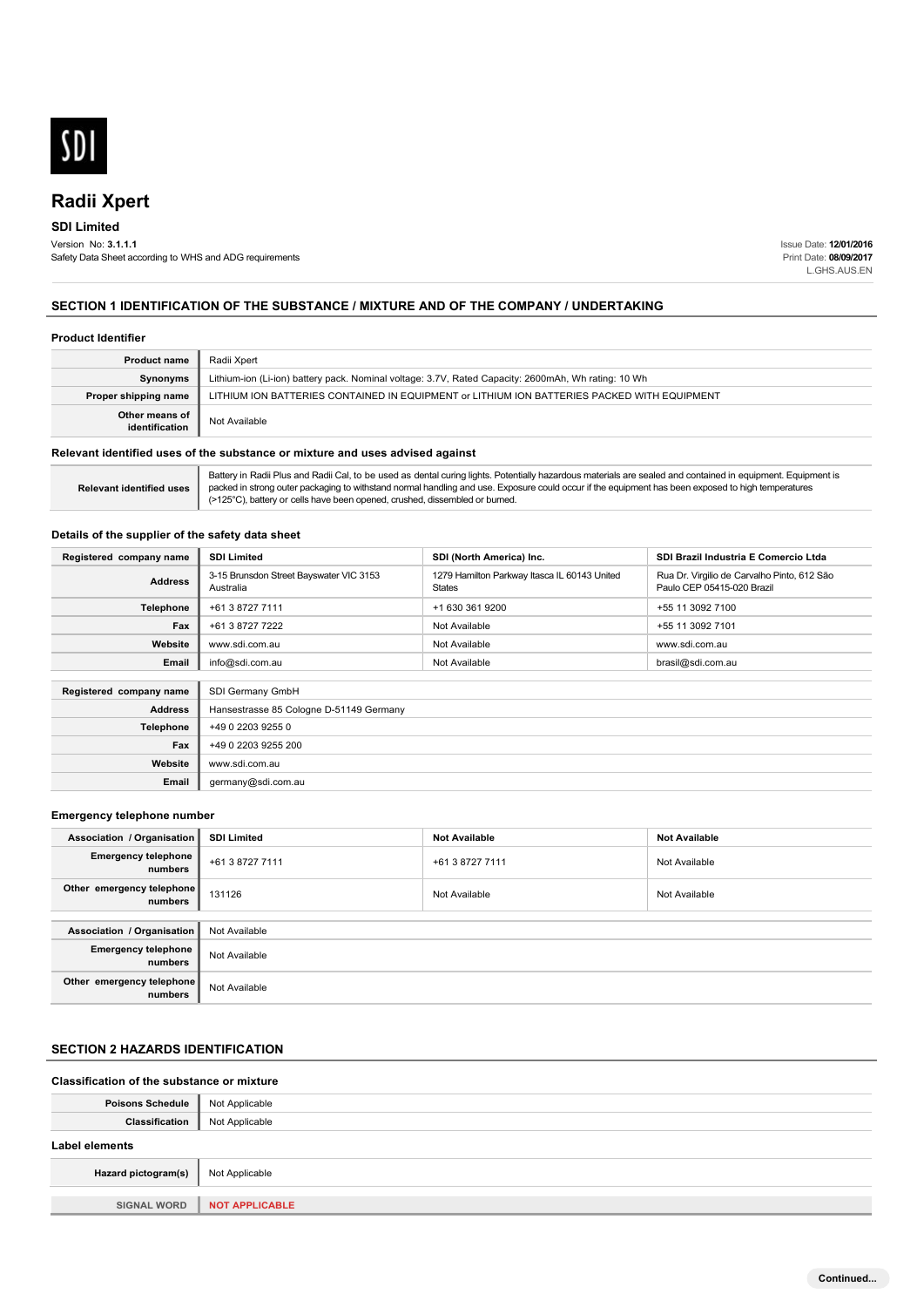**Continued...** 

## **Hazard statement(s)**

Not Applicable

**Precautionary statement(s) Prevention** Not Applicable

**Precautionary statement(s) Response**

Not Applicable

**Precautionary statement(s) Storage**

Not Applicable

**Precautionary statement(s) Disposal**

Not Applicable

## **SECTION 3 COMPOSITION / INFORMATION ON INGREDIENTS**

## **Substances**

See section below for composition of Mixtures

**Mixtures**

| <b>CAS No</b> | %[weight] | Name                                                       |
|---------------|-----------|------------------------------------------------------------|
|               |           | Battery Cell contains                                      |
| 12190-79-3    | $38$      | lithium cobaltate                                          |
| 21324-40-3    | $3$       | lithium fluorophosphate                                    |
| $96 - 49 - 1$ | <6        | ethylene carbonate                                         |
| Not Available | <8        | chain carbonate                                            |
| 7782-42-5     | $20$      | graphite                                                   |
| 7439-92-1     | < 0.1     | lead                                                       |
| 7439-97-6     | < 0.0005  | mercury (elemental)                                        |
|               |           | Note: other 25% includes the below meterials:              |
|               |           | Al (Positive Base Film, Cap, Can, Tab)                     |
|               |           | Cu (Negative film base)                                    |
|               |           | Ni (Tab, Terminal)                                         |
|               |           | Fe (Terminal)                                              |
|               |           | Resin (PP, PE, PET) (Separator, Plastic, Parts, Insulator) |
|               |           | Circuit Module contains                                    |
| 7439-92-1     | < 0.1     | lead                                                       |
| 7439-97-6     |           | mercury (elemental)                                        |
| 7440-47-3     |           | chromium                                                   |
| 7440-43-9     |           | cadmium                                                    |
|               |           | plastic case and Si2O                                      |
|               |           | Plastic Parts and Paints contains                          |
| 25971-63-5    | >81       | bisphenol A/ phosgene polymer                              |
| Not Available | < 12      | flame retardant                                            |
| Not Available | <7        | elastomer                                                  |
|               |           |                                                            |

## **SECTION 4 FIRST AID MEASURES**

## **Description of first aid measures**

| <b>Eye Contact</b>  | If this product comes in contact with the eyes:<br>Immediately hold eyelids apart and flush the eye continuously with running water.<br>Ensure complete irrigation of the eye by keeping eyelids apart and away from eye and moving the eyelids by occasionally lifting the upper and lower lids.<br>Continue flushing until advised to stop by the Poisons Information Centre or a doctor, or for at least 15 minutes.<br>Transport to hospital or doctor without delay.<br>Removal of contact lenses after an eye injury should only be undertaken by skilled personnel. |
|---------------------|----------------------------------------------------------------------------------------------------------------------------------------------------------------------------------------------------------------------------------------------------------------------------------------------------------------------------------------------------------------------------------------------------------------------------------------------------------------------------------------------------------------------------------------------------------------------------|
| <b>Skin Contact</b> | If skin or hair contact occurs:<br>Flush skin and hair with running water (and soap if available).<br>Seek medical attention in event of irritation.                                                                                                                                                                                                                                                                                                                                                                                                                       |
| Inhalation          | If fumes or combustion products are inhaled remove from contaminated area.<br>Seek medical attention.                                                                                                                                                                                                                                                                                                                                                                                                                                                                      |
| Ingestion           | Not considered a normal route of entry.<br>For advice, contact a Poisons Information Centre or a doctor at once.<br>Urgent hospital treatment is likely to be needed.<br>I If swallowed do NOT induce vomiting.<br>► If vomiting occurs, lean patient forward or place on left side (head-down position, if possible) to maintain open airway and prevent aspiration.<br>Observe the patient carefully.<br>▶ Never give liquid to a person showing signs of being sleepy or with reduced awareness; i.e. becoming unconscious.                                             |
|                     |                                                                                                                                                                                                                                                                                                                                                                                                                                                                                                                                                                            |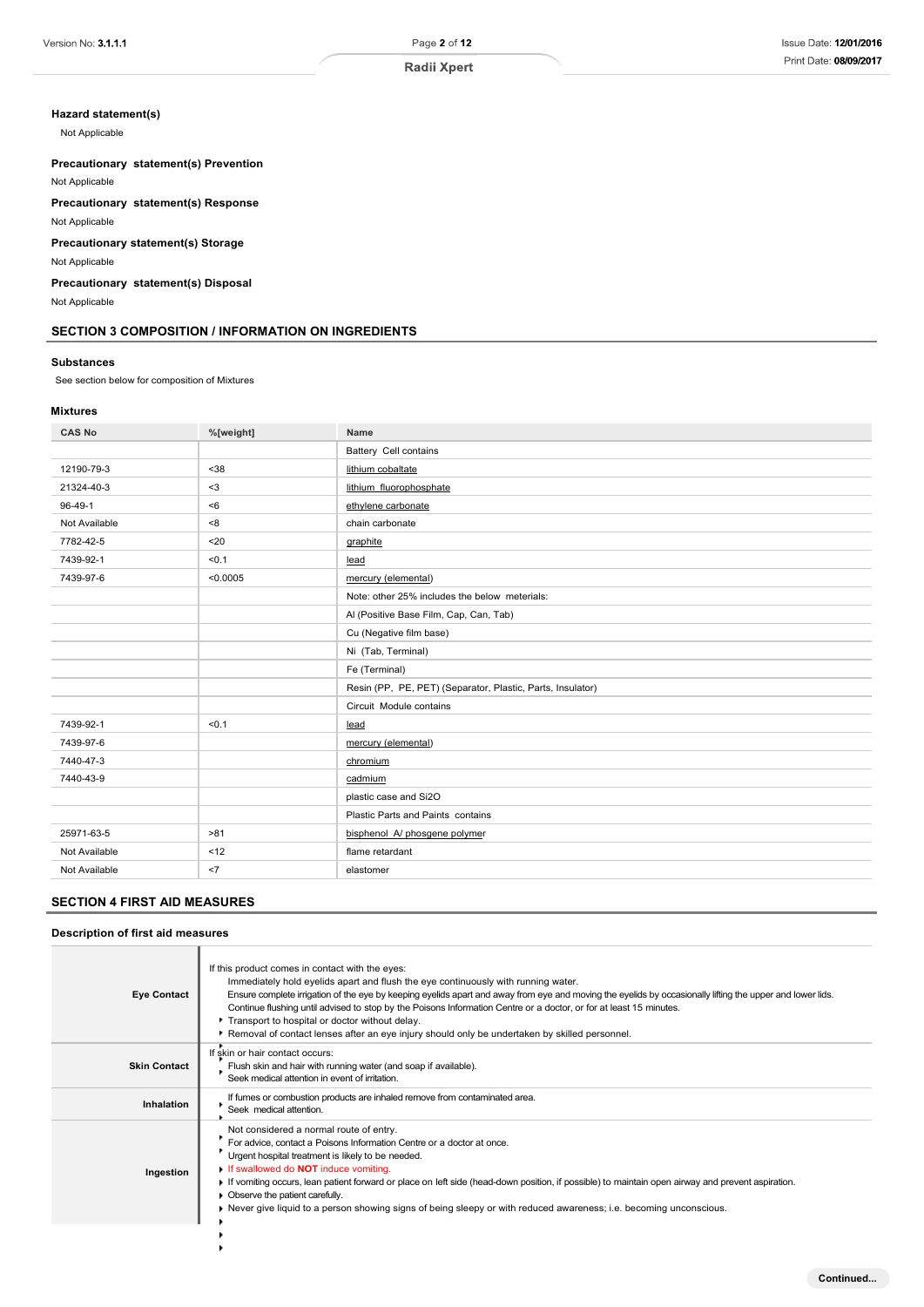Page 3 of 12

Give water to rinse out mouth, then provide liquid slowly and as much as casualty can comfortably drink.

► Transport to hospital or doctor without delay.

**Indication of any immediate medical attention and special treatment needed**

Treat symptomatically.

## **SECTION 5 FIREFIGHTING MEASURES**

#### **Extinguishing media**

Use dry chemical powder, alcohol-resistant foam, carbon dioxide, or water as a fine spray.

## **Special hazards arising from the substrate or mixture**

| <b>Fire Incompatibility</b>  | None known.                                                                                                                                                                                                                                                                                                                                                                                        |
|------------------------------|----------------------------------------------------------------------------------------------------------------------------------------------------------------------------------------------------------------------------------------------------------------------------------------------------------------------------------------------------------------------------------------------------|
| Advice for firefighters      |                                                                                                                                                                                                                                                                                                                                                                                                    |
| <b>Fire Fighting</b>         | Slight hazard when exposed to heat, flame and oxidisers.<br>• Use fire fighting procedures suitable for surrounding area.<br>DO NOT approach containers suspected to be hot.<br>• Cool fire exposed containers with water spray from a protected location.<br>If safe to do so, remove containers from path of fire.<br>Equipment should be thoroughly decontaminated after use.                   |
| <b>Fire/Explosion Hazard</b> | The material is not readily combustible under normal conditions.<br>However, it will break down under fire conditions and the organic component may burn.<br>Not considered to be a significant fire risk.<br>Heat may cause expansion or decomposition with violent rupture of containers.<br>Decomposes on heating and may produce toxic fumes of carbon monoxide (CO).<br>May emit acrid smoke. |
| <b>HAZCHEM</b>               | 4W                                                                                                                                                                                                                                                                                                                                                                                                 |

## **SECTION 6 ACCIDENTAL RELEASE MEASURES**

## **Personal precautions, protective equipment and emergency procedures**

See section 8

#### **Environmental precautions**

See section 12

## **Methods and material for containment and cleaning up**

| <b>Minor Spills</b> | Clean up all spills immediately.<br>Avoid contact with skin and eyes.<br>Place in suitable containers for disposal.                                                                                                                                                                                                                                                                                                                                                                           |
|---------------------|-----------------------------------------------------------------------------------------------------------------------------------------------------------------------------------------------------------------------------------------------------------------------------------------------------------------------------------------------------------------------------------------------------------------------------------------------------------------------------------------------|
| <b>Major Spills</b> | • Clean up all spills immediately.<br>▶ Wear protective clothing, safety glasses, dust mask, gloves.<br>▶ Secure load if safe to do so. Bundle/collect recoverable product.<br>• Use dry clean up procedures and avoid generating dust.<br>▶ Vacuum up (consider explosion-proof machines designed to be grounded during storage and use).<br>▶ Water may be used to prevent dusting.<br>• Collect remaining material in containers with covers for disposal.<br>Flush spill area with water. |

Personal Protective Equipment advice is contained in Section 8 of the SDS.

## **SECTION 7 HANDLING AND STORAGE**

#### **Precautions for safe handling**

| Use good occupational work practice. Observe manufacturer's storage and handling recommendations contained within this SDS.<br>Safe handling<br>Avoid physical damage to containers. |                                                                                                                                                                                                                                                                                                        |
|--------------------------------------------------------------------------------------------------------------------------------------------------------------------------------------|--------------------------------------------------------------------------------------------------------------------------------------------------------------------------------------------------------------------------------------------------------------------------------------------------------|
| Other information                                                                                                                                                                    | Store away from incompatible materials.<br>$\star$ Keep dry.<br>▶ Store under cover.<br>Protect containers against physical damage.<br>Observe manufacturer's storage and handling recommendations contained within this SDS.<br>Store out of direct sunlight<br>Keep away from heat and naked flames. |
|                                                                                                                                                                                      | Conditions for safe storage, including any incompatibilities                                                                                                                                                                                                                                           |
| Suitable container                                                                                                                                                                   | DO NOT repack. Use containers supplied by manufacturer only.                                                                                                                                                                                                                                           |

**Storage incompatibility Avoid strong acids, acid chlorides, acid anhydrides and chloroformates.** 

## **SECTION 8 EXPOSURE CONTROLS / PERSONAL PROTECTION**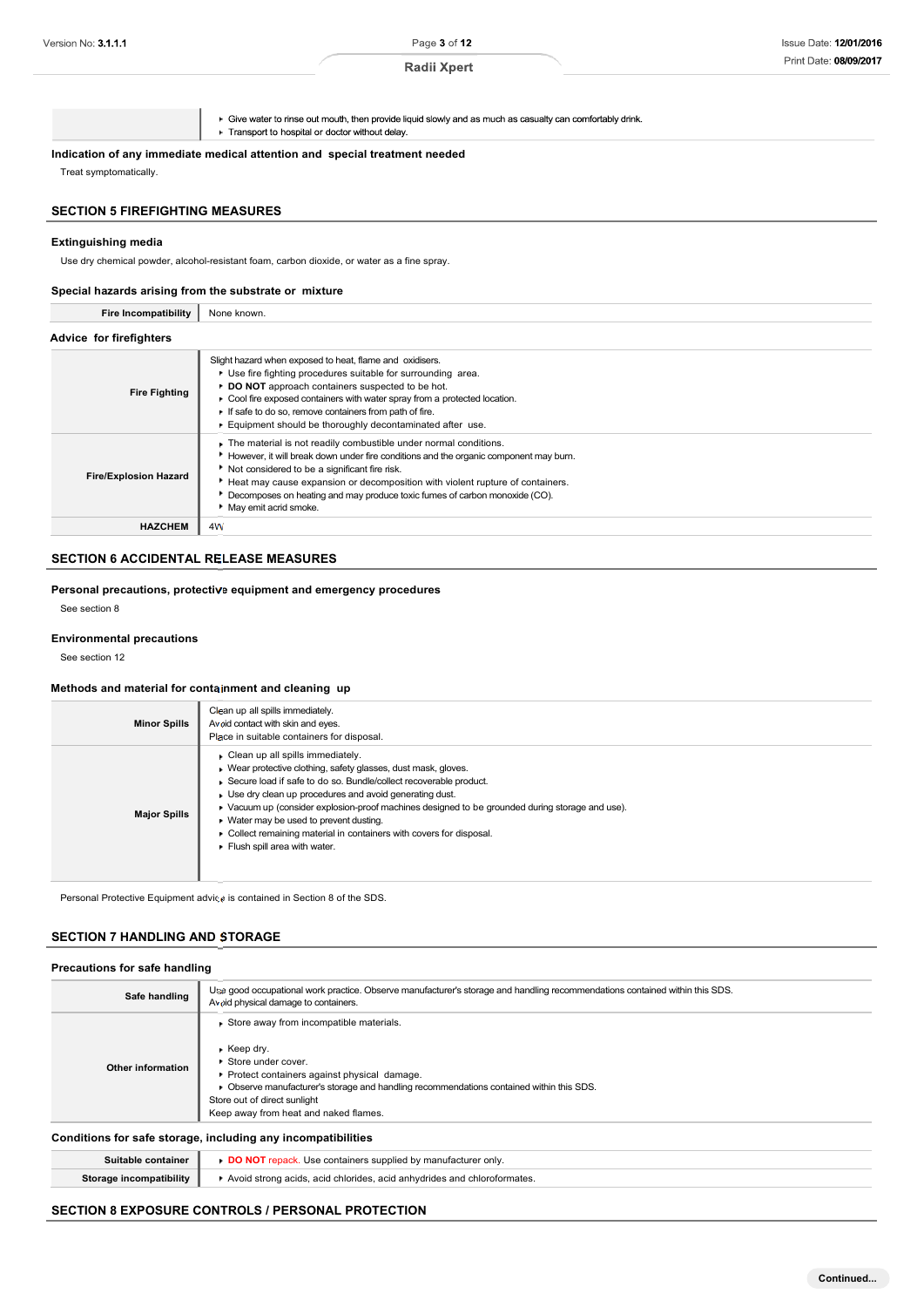**Continued...** 

## **Control parameters**

**OCCUPATIONAL EXPOSURE LIMITS (OEL)**

| <b>INGREDIENT DATA</b> |                              |                        |                                                                               |                               |                  |                  |                  |
|------------------------|------------------------------|------------------------|-------------------------------------------------------------------------------|-------------------------------|------------------|------------------|------------------|
|                        | Source                       | Ingredient             | <b>Material name</b>                                                          | <b>TWA</b>                    | <b>STEL</b>      | Peak             | <b>Notes</b>     |
|                        | Australia Exposure Standards | graphite               | Graphite (all forms except fibres) (respirable dust)<br>(natural & synthetic) | $3$ mg/m $3$                  | Not<br>Available | Not<br>Available | Not<br>Available |
|                        | Australia Exposure Standards | mercury<br>(elemental) | Mercury, elemental vapour (as Hg)                                             | $0.025$ mg/m $3/0.003$<br>ppm | Not<br>Available | Not<br>Available | Not<br>Available |
|                        | Australia Exposure Standards | mercury<br>(elemental) | Mercury, elemental vapour (as Hg)                                             | $0.025$ mg/m $3/0.003$<br>ppm | Not<br>Available | Not<br>Available | Not<br>Available |
|                        | Australia Exposure Standards | chromium               | Chromium (metal)                                                              | $0.5$ mg/m $3$                | Not<br>Available | Not<br>Available | Not<br>Available |

# **EMERGENCY LIMITS**

| Ingredient                       | <b>Material name</b>                                             |  | TEEL-1                   | TEEL-2            | TEEL-3        |  |
|----------------------------------|------------------------------------------------------------------|--|--------------------------|-------------------|---------------|--|
| lithium fluorophosphate          | Lithium hexafluorophosphate                                      |  | 7.5 mg/m3                | 83 mg/m3          | 500 mg/m3     |  |
| ethylene carbonate               | Glycol carbonate; (Ethylene carbonate)                           |  | 30 mg/m3                 | 330 mg/m3         | 2,000 mg/m3   |  |
| graphite                         | Graphite; (Mineral carbon)                                       |  | $6$ mg/m $3$             | $16$ mg/m $3$     | 95 mg/m3      |  |
| lead                             | Lead                                                             |  | $0.15$ mg/m $3$          | 120 mg/m3         | 700 mg/m3     |  |
| mercury (elemental)              | Mercury vapor                                                    |  | $0.15$ mg/m $3$          | Not Available     | Not Available |  |
| lead                             | Lead                                                             |  | $0.15$ mg/m $3$          | 120 mg/m3         | 700 mg/m3     |  |
| mercury (elemental)              | Mercury vapor                                                    |  | $0.15$ mg/m $3$          | Not Available     | Not Available |  |
| chromium                         | Chromium                                                         |  | $1.5 \text{ mg/m}$       | $17 \text{ mg/m}$ | 99 mg/m3      |  |
| cadmium                          | Cadmium                                                          |  | Not Available            | Not Available     | Not Available |  |
|                                  |                                                                  |  |                          |                   |               |  |
| Ingredient                       | <b>Original IDLH</b>                                             |  | <b>Revised IDLH</b>      |                   |               |  |
| lithium cobaltate                | Not Available                                                    |  | Not Available            |                   |               |  |
| lithium fluorophosphate          | Not Available                                                    |  | Not Available            |                   |               |  |
| ethylene carbonate               | Not Available                                                    |  | Not Available            |                   |               |  |
| chain carbonate                  | Not Available                                                    |  | Not Available            |                   |               |  |
| graphite                         | N.E. mg/m3 / N.E. ppm                                            |  | 1,250 mg/m3              |                   |               |  |
| lead                             | 700 mg/m3                                                        |  | 100 mg/m3                |                   |               |  |
| mercury (elemental)              | 10 mg/m3 / 28 mg/m3                                              |  | 2 mg/m3 / 10 mg/m3       |                   |               |  |
| lead                             | 700 mg/m3                                                        |  | 100 mg/m3                |                   |               |  |
| mercury (elemental)              | 10 mg/m3 / 28 mg/m3                                              |  | 2 mg/m3 / 10 mg/m3       |                   |               |  |
| chromium                         | N.E. mg/m3 / N.E. ppm                                            |  | 250 mg/m3                |                   |               |  |
| cadmium                          | 50 mg/m3 / 9 mg/m3                                               |  | 9 mg/m3 / 9 [Unch] mg/m3 |                   |               |  |
| bisphenol A/ phosgene<br>polymer | Not Available<br>Not Available<br>Not Available<br>Not Available |  |                          |                   |               |  |
| flame retardant                  |                                                                  |  |                          |                   |               |  |
| elastomer                        | Not Available                                                    |  | Not Available            |                   |               |  |

## **MATERIAL DATA**

**Exposure controls**

| Appropriate engineering<br>controls | None under normal operating conditions.<br>Provide adequate ventilation in warehouse or closed storage areas.                                                                                                           |
|-------------------------------------|-------------------------------------------------------------------------------------------------------------------------------------------------------------------------------------------------------------------------|
| <b>Personal protection</b>          | 00                                                                                                                                                                                                                      |
| Eye and face protection             | None under normal operating conditions.<br><b>OTHERWISE:</b><br>Safety glasses.                                                                                                                                         |
| <b>Skin protection</b>              | See Hand protection below                                                                                                                                                                                               |
| Hands/feet protection               | None under normal operating conditions.<br><b>OTHERWISE:</b><br><b>Rubber Gloves</b>                                                                                                                                    |
| <b>Body protection</b>              | See Other protection below                                                                                                                                                                                              |
| Other protection                    | None under normal operating conditions.<br><b>OTHERWISE:</b><br>Overalls.<br>PVC Apron.<br>PVC protective suit may be required if exposure severe.<br>Eyewash unit.<br>Ensure there is ready access to a safety shower. |
|                                     |                                                                                                                                                                                                                         |
|                                     |                                                                                                                                                                                                                         |
|                                     |                                                                                                                                                                                                                         |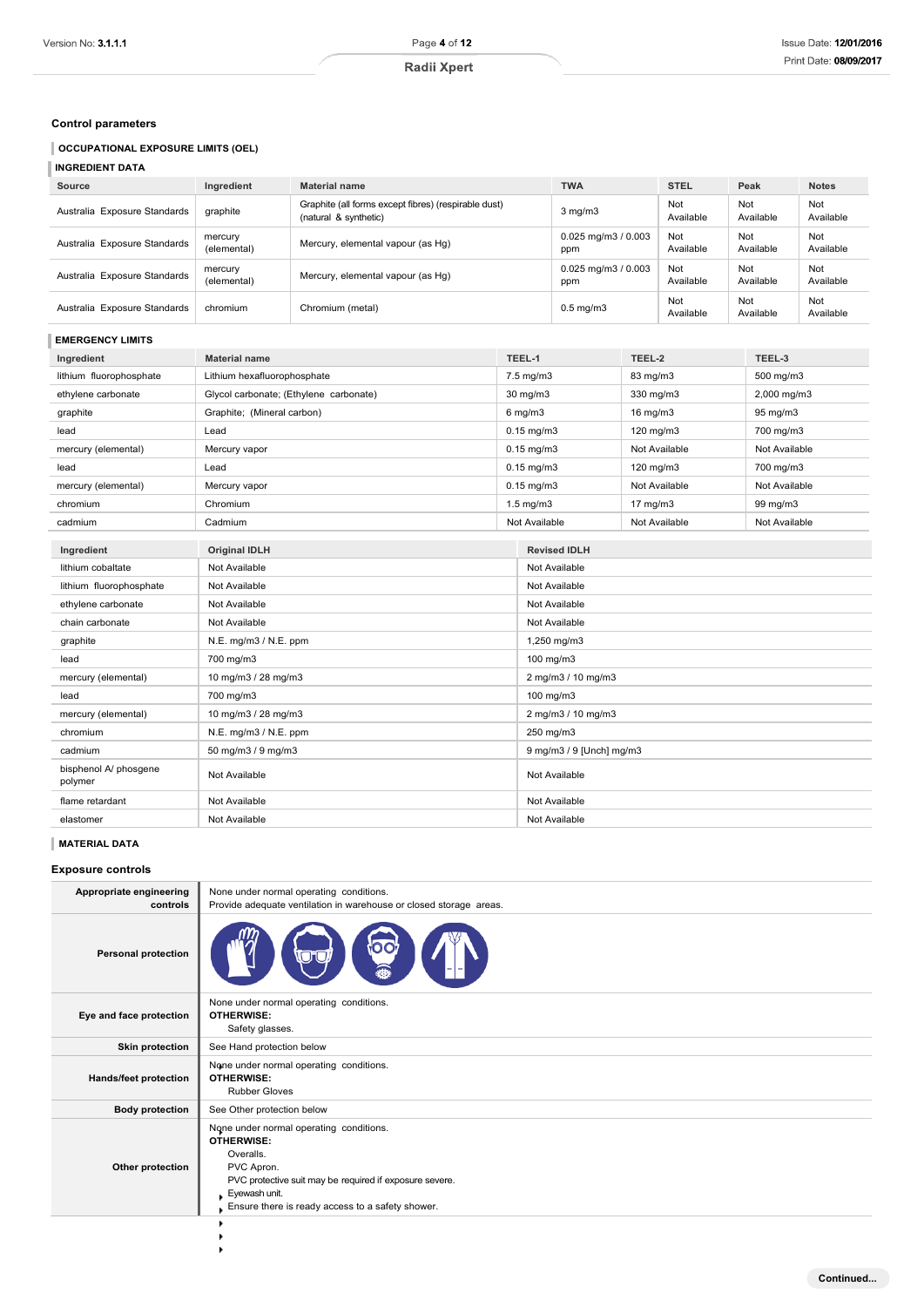## **Respiratory protection**

**Thermal hazards** 

Type AHG-P Filter of sufficient capacity. (AS/NZS 1716 & 1715, EN 143:2000 & 149:2001, ANSI Z88 or national equivalent)

Where the concentration of gas/particulates in the breathing zone, approaches or exceeds the "Exposure Standard" (or ES), respiratory protection is required. Degree of protection varies with both face-piece and Class of filter; the nature of protection varies with Type of filter.

| <b>Required Minimum Protection Factor</b> | <b>Half-Face Respirator</b> | <b>Full-Face Respirator</b> | <b>Powered Air Respirator</b> |
|-------------------------------------------|-----------------------------|-----------------------------|-------------------------------|
| up to 10 x ES                             | AHG-AUS P2                  |                             | AHG-PAPR-AUS / Class 1 P2     |
| up to $50 \times ES$                      |                             | AHG-AUS / Class 1 P2        |                               |
| up to $100 \times ES$                     |                             | AHG-2 P2                    | AHG-PAPR-2 P2 ^               |

## ^ - Full-face

A(All classes) = Organic vapours, B AUS or B1 = Acid gasses, B2 = Acid gas or hydrogen cyanide(HCN), B3 = Acid gas or hydrogen cyanide(HCN), E = Sulfur dioxide(SO2), G = Agricultural chemicals, K = Ammonia(NH3), Hg = Mercury, NO = Oxides of nitrogen, MB = Methyl bromide, AX = Low boiling point organic compounds(below 65 degC)

Respirators may be necessary when engineering and administrative controls do not adequately prevent exposures.

- F The decision to use respiratory protection should be based on professional judgment that takes into account toxicity information, exposure measurement data, and frequency and likelihood of the worker's exposure - ensure users are not subject to high thermal loads which may result in heat stress or distress due to personal protective equipment (powered, positive flow, full face apparatus may be an option).
- Published occupational exposure limits, where they exist, will assist in determining the adequacy of the selected respiratory protection. These may be government mandated or vendor recommended.

Certified respirators will be useful for protecting workers from inhalation of particulates when properly selected and fit tested as part of a complete respiratory protection program.

Use approved positive flow mask if significant quantities of dust becomes airborne.

Not Available

**Appearance** Solid articles, insoluble in water.

Try to avoid creating dust conditions.

#### **SECTION 9 PHYSICAL AND CHEMICAL PROPERTIES**

## **Information on basic physical and chemical properties**

| <b>Physical state</b>                           | Solid         | Relative density (Water = 1)                      | Not Available  |
|-------------------------------------------------|---------------|---------------------------------------------------|----------------|
| Odour                                           | Not Available | <b>Partition coefficient</b><br>n-octanol / water | Not Available  |
| <b>Odour threshold</b>                          | Not Available | Auto-ignition temperature<br>$(^{\circ}C)$        | Not Available  |
| pH (as supplied)                                | Not Available | Decomposition<br>temperature                      | Not Available  |
| Melting point / freezing<br>point $(^{\circ}C)$ | Not Available | Viscosity (cSt)                                   | Not Available  |
| Initial boiling point and<br>boiling range (°C) | Not Available | Molecular weight (g/mol)                          | Not Applicable |
| Flash point (°C)                                | Not Available | <b>Taste</b>                                      | Not Available  |
| <b>Evaporation rate</b>                         | Not Available | <b>Explosive properties</b>                       | Not Available  |
| <b>Flammability</b>                             | Not Available | <b>Oxidising properties</b>                       | Not Available  |
| <b>Upper Explosive Limit (%)</b>                | Not Available | Surface Tension (dyn/cm or<br>$mN/m$ )            | Not Applicable |
| Lower Explosive Limit (%)                       | Not Available | <b>Volatile Component (%vol)</b>                  | Not Available  |
| Vapour pressure (kPa)                           | Not Available | Gas group                                         | Not Available  |
| Solubility in water (g/L)                       | Immiscible    | pH as a solution (1%)                             | Not Available  |
| Vapour density (Air = 1)                        | Not Available | VOC g/L                                           | Not Available  |

## **SECTION 10 STABILITY AND REACTIVITY**

| Reactivity                                 | See section 7                                                             |
|--------------------------------------------|---------------------------------------------------------------------------|
| <b>Chemical stability</b>                  | Product is considered stable and hazardous polymerisation will not occur. |
| Possibility of hazardous<br>reactions      | See section 7                                                             |
| <b>Conditions to avoid</b>                 | See section 7                                                             |
| Incompatible materials                     | See section 7                                                             |
| <b>Hazardous decomposition</b><br>products | See section 5                                                             |

## **SECTION 11 TOXICOLOGICAL INFORMATION**

#### **Information on toxicological effects**

**Inhaled** Not normally a hazard due to physical form of product.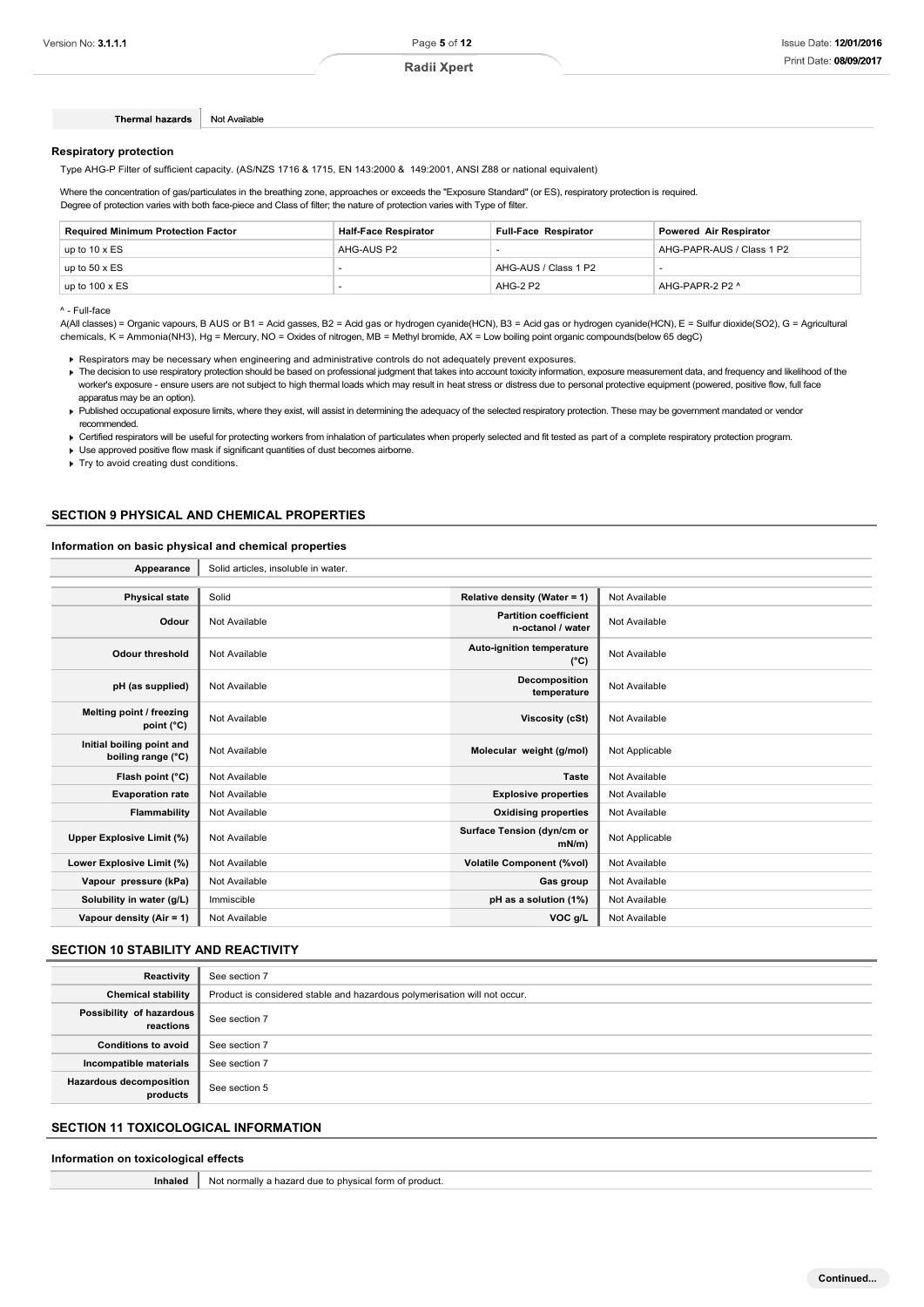| Ingestion                        | Considered an unlikely route of entry in commercial/industrial environments<br>damage to the health of the individual.<br>Ingestion may result in nausea, abdominal irritation, pain and vomiting | Accidental ingestion of the material may be harmful; animal experiments indicate that ingestion of less than 150 gram may be fatal or may produce serious |
|----------------------------------|---------------------------------------------------------------------------------------------------------------------------------------------------------------------------------------------------|-----------------------------------------------------------------------------------------------------------------------------------------------------------|
| <b>Skin Contact</b>              | Not normally a hazard due to physical form of product.                                                                                                                                            |                                                                                                                                                           |
| Eye                              | Not normally a hazard due to physical form of product.                                                                                                                                            |                                                                                                                                                           |
| Chronic                          | Not normally a hazard due to physical form of product.                                                                                                                                            |                                                                                                                                                           |
|                                  | <b>TOXICITY</b>                                                                                                                                                                                   | <b>IRRITATION</b>                                                                                                                                         |
| Radii Xpert                      | Not Available                                                                                                                                                                                     | Not Available                                                                                                                                             |
|                                  | <b>TOXICITY</b>                                                                                                                                                                                   | <b>IRRITATION</b>                                                                                                                                         |
| lithium cobaltate                | Not Available                                                                                                                                                                                     | Not Available                                                                                                                                             |
|                                  | <b>TOXICITY</b>                                                                                                                                                                                   | <b>IRRITATION</b>                                                                                                                                         |
| lithium fluorophosphate          | Oral (rat) LD50: 50-300 mg/kg <sup>[1]</sup>                                                                                                                                                      | Not Available                                                                                                                                             |
|                                  | <b>TOXICITY</b>                                                                                                                                                                                   | <b>IRRITATION</b>                                                                                                                                         |
| ethylene carbonate               | dermal (rat) LD50: >2000 mg/kg <sup>[1]</sup>                                                                                                                                                     | Eye (rabbit): 20 mg - mild                                                                                                                                |
|                                  | Oral (rat) LD50: >2000 mg/kg <sup>[1]</sup>                                                                                                                                                       | Skin (rabbit): 660 mg - moderate                                                                                                                          |
|                                  | <b>TOXICITY</b>                                                                                                                                                                                   | <b>IRRITATION</b>                                                                                                                                         |
| graphite                         | Inhalation (rat) LC50: >0.002 mg/L4 h <sup>[1]</sup>                                                                                                                                              | Not Available                                                                                                                                             |
|                                  | Oral (rat) LD50: >2000 mg/kg <sup>[2]</sup>                                                                                                                                                       |                                                                                                                                                           |
|                                  | <b>TOXICITY</b>                                                                                                                                                                                   | <b>IRRITATION</b>                                                                                                                                         |
|                                  | dermal (rat) LD50: >2000 mg/kg <sup>[1]</sup>                                                                                                                                                     | Not Available                                                                                                                                             |
| lead                             | Inhalation (rat) LC50: >5.05 mg/l4 $h^{[1]}$                                                                                                                                                      |                                                                                                                                                           |
|                                  | Oral (rat) LD50: >2000 mg/kg <sup>[1]</sup>                                                                                                                                                       |                                                                                                                                                           |
|                                  | <b>TOXICITY</b>                                                                                                                                                                                   | <b>IRRITATION</b>                                                                                                                                         |
| mercury (elemental)              | Oral (rat) LD50: >9.2 mg/kg <sup>[1]</sup>                                                                                                                                                        | Not Available                                                                                                                                             |
|                                  | <b>TOXICITY</b>                                                                                                                                                                                   | <b>IRRITATION</b>                                                                                                                                         |
|                                  | dermal (rat) LD50: >2000 mg/kg <sup>[1]</sup>                                                                                                                                                     | Not Available                                                                                                                                             |
| lead                             | Inhalation (rat) LC50: >5.05 mg/l4 h[1]                                                                                                                                                           |                                                                                                                                                           |
|                                  | Oral (rat) LD50: >2000 mg/kg <sup>[1]</sup>                                                                                                                                                       |                                                                                                                                                           |
|                                  | <b>TOXICITY</b>                                                                                                                                                                                   | <b>IRRITATION</b>                                                                                                                                         |
| mercury (elemental)              | Oral (rat) LD50: >9.2 mg/kg <sup>[1]</sup>                                                                                                                                                        | Not Available                                                                                                                                             |
|                                  | <b>TOXICITY</b>                                                                                                                                                                                   | <b>IRRITATION</b>                                                                                                                                         |
| chromium                         | Not Available                                                                                                                                                                                     | Not Available                                                                                                                                             |
|                                  | <b>TOXICITY</b>                                                                                                                                                                                   | <b>IRRITATION</b>                                                                                                                                         |
|                                  | Inhalation (rat) LC50: 3.125E-6 mg/L/30m <sup>[2]</sup>                                                                                                                                           | Not Available                                                                                                                                             |
| cadmium                          | Oral (rat) LD50: >63<259 mg/kg <sup>[1]</sup>                                                                                                                                                     |                                                                                                                                                           |
|                                  | <b>TOXICITY</b>                                                                                                                                                                                   | <b>IRRITATION</b>                                                                                                                                         |
| bisphenol A/ phosgene<br>polymer | Not Available                                                                                                                                                                                     | Not Available                                                                                                                                             |
| Legend:                          | extracted from RTECS - Register of Toxic Effect of chemical Substances                                                                                                                            | 1. Value obtained from Europe ECHA Registered Substances - Acute toxicity 2.* Value obtained from manufacturer's SDS. Unless otherwise specified data     |

| <b>ETHYLENE CARBONATE</b> | The material may produce severe irritation to the eye causing pronounced inflammation. Repeated or prolonged exposure to irritants may produce<br>conjunctivitis.<br>The material may cause skin irritation after prolonged or repeated exposure and may produce a contact dermatitis (nonallergic). This form of dermatitis is often<br>characterised by skin redness (erythema) and swelling epidermis. Histologically there may be intercellular oedema of the spongy layer (spongiosis) and<br>intracellular oedema of the epidermis.<br>for ethylene carbonate<br>Mammalian toxicity: Reliable acute toxicity tests are available on ethylene carbonate. Ethylene carbonate is practically nontoxic following acute oral exposure<br>in a test that meets OECD and EPA test quidelines; the LD50 is >5000 mg/kg. The dermal LD50 is >2000 mg/kg, in a test that meets OECD and EPA test<br>quidelines.<br>Ethylene carbonate is rapidly metabolized to ethylene glycol. Following gavage administration to rats, ethylene carbonate is rapidly converted into ethylene |
|---------------------------|-----------------------------------------------------------------------------------------------------------------------------------------------------------------------------------------------------------------------------------------------------------------------------------------------------------------------------------------------------------------------------------------------------------------------------------------------------------------------------------------------------------------------------------------------------------------------------------------------------------------------------------------------------------------------------------------------------------------------------------------------------------------------------------------------------------------------------------------------------------------------------------------------------------------------------------------------------------------------------------------------------------------------------------------------------------------------------|
|---------------------------|-----------------------------------------------------------------------------------------------------------------------------------------------------------------------------------------------------------------------------------------------------------------------------------------------------------------------------------------------------------------------------------------------------------------------------------------------------------------------------------------------------------------------------------------------------------------------------------------------------------------------------------------------------------------------------------------------------------------------------------------------------------------------------------------------------------------------------------------------------------------------------------------------------------------------------------------------------------------------------------------------------------------------------------------------------------------------------|

Ï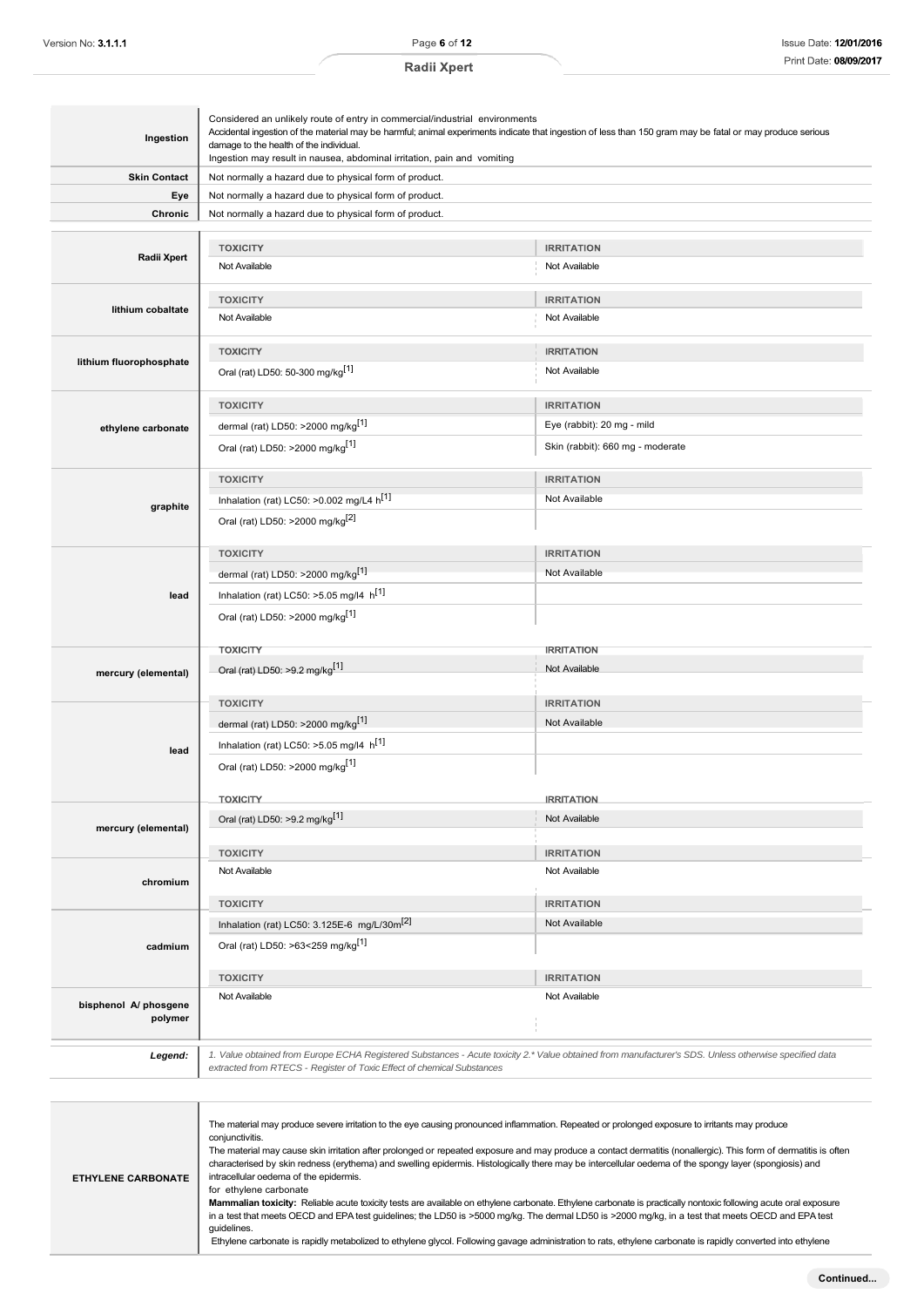glycol; the half-life for disappearance of ethylene carbonate from blood was 0.25 hours. As a result, the mammalian toxicity of ethylene carbonate is nearly identical to that of ethylene glycol for endpoints where both have been tested Ethylene carbonate was mixed in the diet of 26 male and 26 female Crl: CD(SD) rats for 18 months at concentrations of 25,000 ppm for males and females and

50,000 ppm for females; males were also fed 50,000 ppm for 42 weeks, and 40,000 ppm for 16 weeks. Survivors were observed to 24 months. Compound intake (mg/kg/day) was not reported, but is estimated to be approximately 250 and 500 mg/kg/day. No toxic effects were found in females, but increased mortality was seen in males at both dose levels. No high-dose males survived week 60 and only 10 low-dose males survived to week 78. Males had severe nephrotoxicity, characteristic of ethylene glycol toxicity.

The following *in vitro* genotoxicity tests were conducted on ethylene carbonate, without indications of genotoxicity: an Ames mutagenicity assay, an unscheduled DNA synthesis assay using rat hepatocytes, and a cell transformation assay using BALB/3T3 cells. No *in vivo* genotoxicity studies on ethylene carbonate were found; however, ethylene glycol has been tested and was negative in a rat dominant lethal assay.

Gavage administration of ethylene carbonate to pregnant rats days 6-15 of gestation resulted in systemic toxicity at doses of 3000 mg/kg/day, including post-dose salivation. The NOAEL for maternal toxicity was 1500 mg/kg/day. Similar to ethylene glycol, there were increased soft tissue (hydrocephalus, umbilical herniation, gastroschisis, cleft palate, misshapen and compressed stomach) and skeletal malformations at 3000 mg/kg/day, but not at 1500 mg/kg/day. For ethylene glycol:

Ethylene glycol is quickly and extensively absorbed through the gastrointestinal tract. Limited information suggests that it is also absorbed through the respiratory tract; dermal absorption is apparently slow. Following absorption, ethylene glycol is distributed throughout the body according to total body water. In most mammalian species, including humans, ethylene glycol is initially metabolised by alcohol.

dehydrogenase to form glycolaldehyde, which is rapidly converted to glycolic acid and glyoxal by aldehyde oxidase and aldehyde dehydrogenase. These metabolites are oxidised to glyoxylate; glyoxylate may be further metabolised to formic acid, oxalic acid, and glycine. Breakdown of both glycine and formic acid can generate CO2, which is one of the major elimination products of ethylene glycol. In addition to exhaled CO2, ethylene glycol is eliminated in the urine as both the parent compound and glycolic acid. Elimination of ethylene glycol from the plasma in both humans and laboratory animals is rapid after oral exposure; elimination half-lives are in the range of 1-4 hours in most species tested.

Respiratory Effects. Respiratory system involvement occurs 12-24 hours after ingestion of sufficient amounts of ethylene glycol and is considered to be part of a second stage in ethylene glycol poisoning The symptoms include hyperventilation, shallow rapid breathing, and generalized pulmonary edema with calcium oxalate crystals occasionally present in the lung parenchyma. Respiratory system involvement appears to be dose-dependent and occurs concomitantly with cardiovascular changes. Pulmonary infiltrates and other changes compatible with adult respiratory distress syndrome (ARDS) may characterise the second stage of ethylene glycol poisoning Pulmonary oedema can be secondary to cardiac failure, ARDS, or aspiration of gastric contents. Symptoms related to acidosis such as hyperpnea and tachypnea are frequently observed; however, major respiratory morbidities such as pulmonary edema and bronchopneumonia

are relatively rare and usually only observed with extreme poisoning (e.g., in only 5 of 36 severely poisoned cases). **Cardiovascular Effects.** Cardiovascular system involvement in humans occurs at the same time as respiratory system involvement, during the second phase of oral ethylene glycol poisoning, which is 12- 24 hours after acute exposure. The symptoms of cardiac involvement include tachycardia, ventricular gallop and cardiac enlargement. Ingestion of ethylene glycol may also cause hypertension or hypotension, which may progress to cardiogenic shock. Myocarditis has been observed at autopsy in cases of people who died following acute ingestion of ethylene glycol. As in the case of respiratory effects, cardiovascular involvement occurs with ingestion of relatively high doses of ethylene glycol.

Nevertheless, circulatory disturbances are a rare occurrence, having been reported in only 8 of 36 severely poisoned cases.Therefore, it appears that acute exposure to high levels of ethylene glycol can cause serious cardiovascular effects in humans. The effects of a long-term, low-dose exposure are unknown **Gastrointestinal Effects.** Nausea, vomiting with or without blood, pyrosis, and abdominal cramping and pain are common early effects of acute ethylene glycol ingestion. Acute effects of ethylene glycol ingestion in one patient included intermittent diarrhea and abdominal pain, which were attributed to mild colonic ischaemia; severe abdominal pain secondary to colonic stricture and perforation developed 3 months after ingestion, and histology of the resected colon showed birefringent crystals highly suggestive of oxalate deposition.

**Musculoskeletal Effects.** Reported musculoskeletal effects in cases of acute ethylene glycol poisoning have included diffuse muscle tenderness and myalgias associated with elevated serum creatinine phosphokinase levels, and myoclonic jerks and tetanic contractions associated with hypocalcaemia. **Hepatic Effects.** Central hydropic or fatty degeneration, parenchymal necrosis, and calcium oxalate crystals in the liver have been observed at autopsy in cases of people who died following acute ingestion of ethylene glycol.

**Renal Effects.** Adverse renal effects after ethylene glycol ingestion in humans can be observed during the third stage of ethylene glycol toxicity 24-72 hours after acute exposure. The hallmark of renal toxicity is the presence of birefringent calcium oxalate monohydrate crystals deposited in renal tubules and thei presence in urine after ingestion of relatively high amounts of ethylene glycol. Other signs of nephrotoxicity can include tubular cell degeneration and necrosis and tubular interstitial inflammation. If untreated, the degree of renal damage caused by high doses of ethylene glycol progresses and leads to haematuria, proteinuria, decreased renal function, oliguria, anuria , and ultimately renal failure. These changes in the kidney are linked to acute tubular necrosis but normal or near normal renal function can return with adequate supportive therapy.

**Metabolic Effects.** One of the major adverse effects following acute oral exposure of humans to ethylene glycol involves metabolic changes. These changes occur as early as 12 hours after ethylene glycol exposure. Ethylene glycol intoxication is accompanied by metabolic acidosis which is manifested by decreased pH and bicarbonate content of serum and other bodily fluids caused by accumulation of excess glycolic acid. Other characteristic metabolic effects of ethylene glycol poisoning are increased serum anion gap, increased osmolal gap, and hypocalcaemia. Serum anion gap is calculated from concentrations of sodium, chloride, and bicarbonate, is normally 12-16 mM, and is typically elevated after ethylene glycol ingestion due to increases in unmeasured metabolite anions (mainly glycolate).

**Neurological Effects:** Adverse neurological reactions are among the first symptoms to appear in humans after ethylene glycol ingestion. These early neurotoxic effects are also the only symptoms attributed to unmetabolised ethylene glycol. Together with metabolic changes, they occur during the period of 30 minutes to 12 hours after exposure and are considered to be part of the first stage in ethylene glycol intoxication. In cases of acute intoxication, in which a large amount of ethylene glycol is ingested over a very short time period, there is a progression of neurological manifestations which, if not treated, may lead to generalized seizures and coma. Ataxia, slurred speech, confusion, and somnolence are common during the initial phase of ethylene glycol intoxication as are irritation, restlessness, and disorientation. Cerebral edema and crystalline deposits of calcium oxalate in the walls of small blood vessels in the brain were found at autopsy in people who died after acute ethylene glycol ingestion.

Effects on cranial nerves appear late (generally 5-20 days post-ingestion), are relatively rare, and according to some investigators constitute a fourth, late cerebral phase in ethylene glycol intoxication. Clinical manifestations of the cranial neuropathy commonly involve lower motor neurons of the facial and bulbar nerves and are reversible over many months.

**Reproductive Effects:** Reproductive function after intermediate-duration oral exposure to ethylene glycol has been tested in three multi-generation studies (one in rats and two in mice) and several shorter studies (15-20 days in rats and mice). In these studies, effects on fertility, foetal viability, and male reproductive organs were observed in mice, while the only effect in rats was an increase in gestational duration.

**Developmental Effects:** The developmental toxicity of ethylene glycol has been assessed in several acute-duration studies using mice, rats, and rabbits. Available studies indicate that malformations, especially skeletal malformations occur in both mice and rats exposed during gestation; mice are apparently more sensitive to the developmental effects of ethylene glycol. Other evidence of embyrotoxicity in laboratory animals exposed to ethylene glycol exposure includes reduction in foetal body weight.

**Cancer:** No studies were located regarding cancer effects in humans or animals after dermal exposure to ethylene glycol. **Genotoxic Effects**: Studies in humans have not addressed the genotoxic effects of ethylene glycol. However, available *in vivo* and *in vitro* laboratory studies provide consistently negative genotoxicity results for ethylene glycol.

For chrome(III) and other valence states (except hexavalent):

**CHROMIUM**

For inhalation exposure, all trivalent and other chromium compounds are treated as particulates, not gases.

The mechanisms of chromium toxicity are very complex, and although many studies on chromium are available, there is a great deal of uncertainty about how chromium exerts its toxic influence. Much more is known about the mechanisms of hexavalent chromium toxicity than trivalent chromium toxicity. There is an abundance of information available on the carcinogenic potential of chromium compounds and on the genotoxicity and mutagenicity of chromium compounds in experimental systems. The consensus from various reviews and agencies is that evidence of carcinogenicity of elemental, divalent, or trivalent chromium compounds is lacking. Epidemiological studies of workers in a number of industries (chromate production, chromate pigment production and use, and chrome plating) conclude that while occupational exposure to hexavalent chromium compounds is associated with an increased risk of respiratory system cancers (primarily bronchogenic and nasal), results from occupational exposure studies to mixtures that were mainly elemental and trivalent (ferrochromium alloy worker) were inconclusive. Studies in leather tanners, who were exposed to trivalent chromium were consistently negative. In addition to the lack of direct evidence of carcinogenicity of trivalent or elemental chromium and its compounds, the genotoxic evidence is overwhelmingly negative.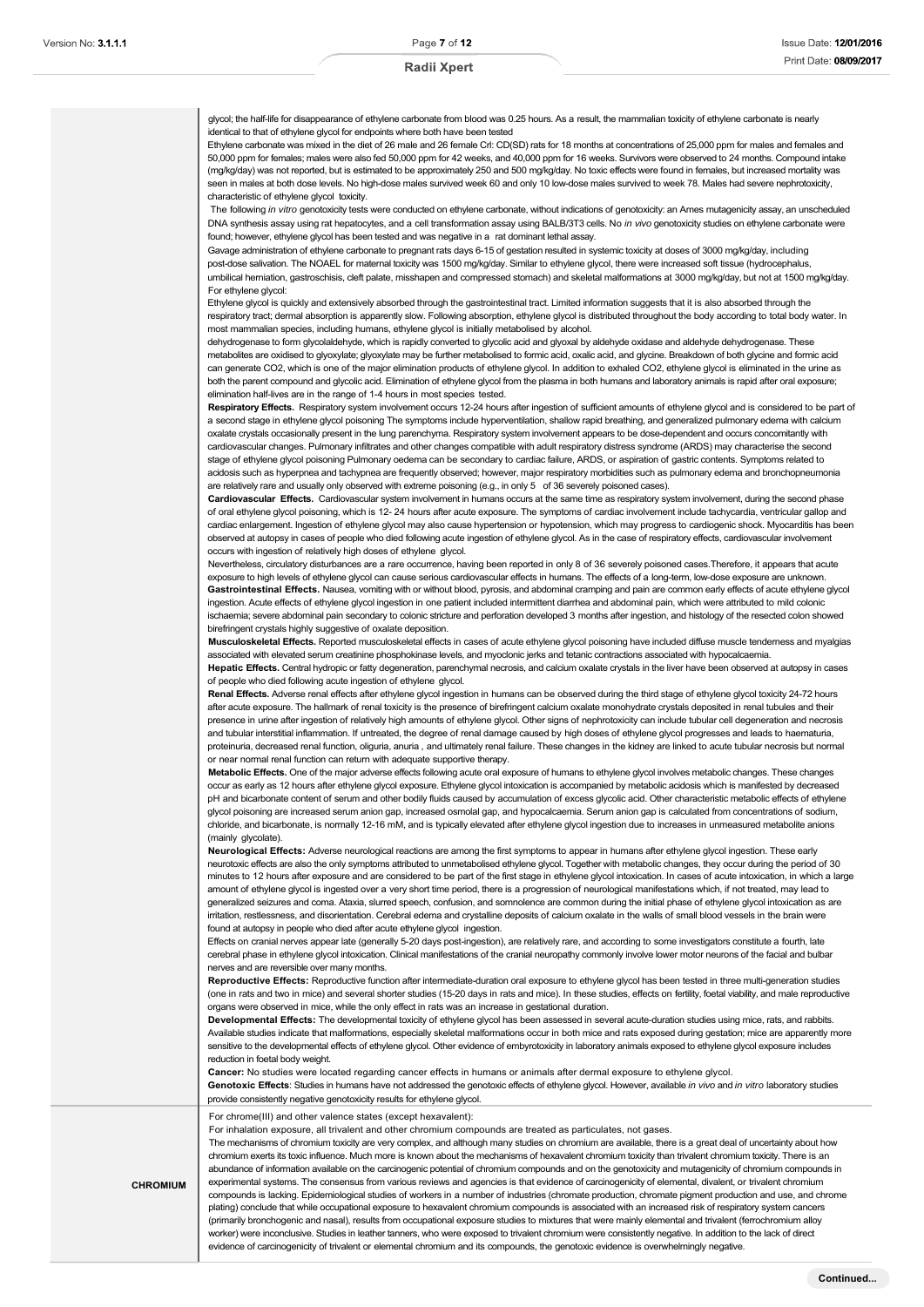|                                                                                                                                                          | The lesser potency of trivalent chromium relative to hexavalent chromium is likely related to the higher redox potential of hexavalent chromium and its greater<br>ability to enter cells, enter cells<br>The general inability of trivalent chromium to traverse membranes and thus be absorbed or reach peripheral tissue in significant amounts is generally accepted<br>as a probable explanation for the overall absence of systemic trivalent chromium toxicity. Elemental and divalent forms of chromium are not able to traverse<br>membranes readily either. This is not to say that elemental, divalent, or trivalent chromium compounds cannot traverse membranes and reach peripheral tissue,<br>the mechanism of absorption is simply less efficient in comparison to absorption of hexavalent chromium compounds. Hexavalent chromium compounds exist as<br>tetrahedral chromate anions, resembling the forms of other natural anions like sulfate and phosphate which are permeable across nonselective membranes.<br>Trivalent chromium forms octahedral complexes which cannot easily enter though these channels, instead being absorbed via passive diffusion and<br>phagocytosis. Although trivalent chromium is less well absorbed than hexavalent chromium, workers exposed to trivalent compounds have had detectable levels<br>of chromium in the urine at the end of a workday. Absorbed chromium is widely distributed throughout the body via the bloodstream, and can reach the foetus.<br>Although there is ample in vivo evidence that hexavalent chromium is efficiently reduced to trivalent chromium in the gastrointestinal tract and can be reduced to<br>the trivalent form by ascorbate and glutathione in the lungs, there is no evidence that trivalent chromium is converted to hexavalent chromium in biological<br>systems. In general, trivalent chromium compounds are cleared rapidly from the blood and more slowly from the tissues. Although not fully characterized, the<br>biologically active trivalent chromium molecule appears to be chromodulin, also referred to as (GTF). Chromodulin is an oligopeptide complex containing four<br>chromic ions. Chromodulin may facilitate interactions of insulin with its receptor site, influencing protein, glucose, and lipid metabolism. Inorganic trivalent<br>chromium compounds, which do not appear to have insulin-potentiating properties, are capable of being converted into biologically active forms by humans and<br>animals<br>Chromium can be a potent sensitiser in a small minority of humans, both from dermal and inhalation exposures.<br>The most sensitive endpoint identified in animal studies of acute exposure to trivalent chromium appears to involve the respiratory system. Specifically, acute<br>exposure to trivalent chromium is associated with impaired lung function and lung damage.<br>Based on what is known about absorption of chromium in the human body, its potential mechanism of action in cells, and occupational data indicating that<br>valence states other than hexavalent exhibit a relative lack of toxicity the toxicity of elemental and divalent chromium compounds is expected to be similar to or<br>less than common trivalent forms.<br>The substance is classified by IARC as Group 3:<br><b>NOT</b> classifiable as to its carcinogenicity to humans.<br>Evidence of carcinogenicity may be inadequate or limited in animal testing.<br>Tenth Annual Report on Carcinogens: Substance known to be Carcinogenic<br>[National Toxicology Program: U.S. Dep. of Health and Human Services 2002]<br>Gastrointestinal tumours, lymphoma, musculoskeletal tumours and tumours at site of application recorded.<br>The chemical structure of hydroxylated diphenylalkanes or bisphenols consists of two phenolic rings joined together through a bridging carbon. This class of<br>endocrine disruptors that mimic oestrogens is widely used in industry, particularly in plastics |                                                                                                                                                           |
|----------------------------------------------------------------------------------------------------------------------------------------------------------|-------------------------------------------------------------------------------------------------------------------------------------------------------------------------------------------------------------------------------------------------------------------------------------------------------------------------------------------------------------------------------------------------------------------------------------------------------------------------------------------------------------------------------------------------------------------------------------------------------------------------------------------------------------------------------------------------------------------------------------------------------------------------------------------------------------------------------------------------------------------------------------------------------------------------------------------------------------------------------------------------------------------------------------------------------------------------------------------------------------------------------------------------------------------------------------------------------------------------------------------------------------------------------------------------------------------------------------------------------------------------------------------------------------------------------------------------------------------------------------------------------------------------------------------------------------------------------------------------------------------------------------------------------------------------------------------------------------------------------------------------------------------------------------------------------------------------------------------------------------------------------------------------------------------------------------------------------------------------------------------------------------------------------------------------------------------------------------------------------------------------------------------------------------------------------------------------------------------------------------------------------------------------------------------------------------------------------------------------------------------------------------------------------------------------------------------------------------------------------------------------------------------------------------------------------------------------------------------------------------------------------------------------------------------------------------------------------------------------------------------------------------------------------------------------------------------------------------------------------------------------------------------------------------------------------------------------------------------------------------------------------------------------------------------------------------------------------------------------------------------------------------------------------------------------------------------------------------------------------------------------------------------------------------------------------------------------------------------------------------------------------------------------------------------------------------------------------------------------------------------------------------------------------------------------------------------------------------------------------------------------------------------------------------------------------------------------------------------------------------------------------------------------------------------------------------------------------------------------------------------------------------------------------------------------------------------------------------------------------------------------------------------------------------------|-----------------------------------------------------------------------------------------------------------------------------------------------------------|
| <b>BISPHENOL A/ PHOSGENE</b><br><b>POLYMER</b>                                                                                                           | Bisphenol A (BPA) and some related compounds exhibit oestrogenic activity in human breast cancer cell line MCF-7, but there were remarkable differences in<br>activity. Several derivatives of BPA exhibited significant thyroid hormonal activity towards rat pituitary cell line GH3, which releases growth hormone in a thyroid<br>hormone-dependent manner. However, BPA and several other derivatives did not show such activity. Results suggest that the 4-hydroxyl group of the A-phenyl<br>ring and the B-phenyl ring of BPA derivatives are required for these hormonal activities, and substituents at the 3,5-positions of the phenyl rings and the<br>bridging alkyl moiety markedly influence the activities.<br>Bisphenols promoted cell proliferation and increased the synthesis and secretion of cell type-specific proteins. When ranked by proliferative potency, the longer<br>the alkyl substituent at the bridging carbon, the lower the concentration needed for maximal cell yield; the most active compound contained two propyl chains at<br>the bridging carbon. Bisphenols with two hydroxyl groups in the para position and an angular configuration are suitable for appropriate hydrogen bonding to the<br>acceptor site of the oestrogen receptor.                                                                                                                                                                                                                                                                                                                                                                                                                                                                                                                                                                                                                                                                                                                                                                                                                                                                                                                                                                                                                                                                                                                                                                                                                                                                                                                                                                                                                                                                                                                                                                                                                                                                                                                                                                                                                                                                                                                                                                                                                                                                                                                                                                                                                                                                                                                                                                                                                                                                                                                                                                                                                                                                                                                                                       |                                                                                                                                                           |
| <b>LITHIUM COBALTATE &amp;</b><br><b>LITHIUM</b><br><b>FLUOROPHOSPHATE &amp;</b><br><b>GRAPHITE &amp; CHROMIUM</b><br>& BISPHENOL A/<br>PHOSGENE POLYMER | No significant acute toxicological data identified in literature search.                                                                                                                                                                                                                                                                                                                                                                                                                                                                                                                                                                                                                                                                                                                                                                                                                                                                                                                                                                                                                                                                                                                                                                                                                                                                                                                                                                                                                                                                                                                                                                                                                                                                                                                                                                                                                                                                                                                                                                                                                                                                                                                                                                                                                                                                                                                                                                                                                                                                                                                                                                                                                                                                                                                                                                                                                                                                                                                                                                                                                                                                                                                                                                                                                                                                                                                                                                                                                                                                                                                                                                                                                                                                                                                                                                                                                                                                                                                                                                  |                                                                                                                                                           |
| LITHIUM<br><b>FLUOROPHOSPHATE &amp;</b><br><b>ETHYLENE CARBONATE &amp;</b><br><b>GRAPHITE &amp; MERCURY</b><br>(ELEMENTAL)                               | Asthma-like symptoms may continue for months or even years after exposure to the material ceases. This may be due to a non-allergenic condition known as<br>reactive airways dysfunction syndrome (RADS) which can occur following exposure to high levels of highly irritating compound. Key criteria for the diagnosis<br>of RADS include the absence of preceding respiratory disease, in a non-atopic individual, with abrupt onset of persistent asthma-like symptoms within minutes<br>to hours of a documented exposure to the irritant. A reversible airflow pattern, on spirometry, with the presence of moderate to severe bronchial hyperreactivity<br>on methacholine challenge testing and the lack of minimal lymphocytic inflammation, without eosinophilia, have also been included in the criteria for diagnosis<br>of RADS. RADS (or asthma) following an irritating inhalation is an infrequent disorder with rates related to the concentration of and duration of exposure to the<br>irritating substance. Industrial bronchitis, on the other hand, is a disorder that occurs as result of exposure due to high concentrations of irritating substance<br>(often particulate in nature) and is completely reversible after exposure ceases. The disorder is characterised by dyspnea, cough and mucus production.                                                                                                                                                                                                                                                                                                                                                                                                                                                                                                                                                                                                                                                                                                                                                                                                                                                                                                                                                                                                                                                                                                                                                                                                                                                                                                                                                                                                                                                                                                                                                                                                                                                                                                                                                                                                                                                                                                                                                                                                                                                                                                                                                                                                                                                                                                                                                                                                                                                                                                                                                                                                                                                                                                   |                                                                                                                                                           |
| <b>LEAD</b>                                                                                                                                              | WARNING: Lead is a cumulative poison and has the potential to cause                                                                                                                                                                                                                                                                                                                                                                                                                                                                                                                                                                                                                                                                                                                                                                                                                                                                                                                                                                                                                                                                                                                                                                                                                                                                                                                                                                                                                                                                                                                                                                                                                                                                                                                                                                                                                                                                                                                                                                                                                                                                                                                                                                                                                                                                                                                                                                                                                                                                                                                                                                                                                                                                                                                                                                                                                                                                                                                                                                                                                                                                                                                                                                                                                                                                                                                                                                                                                                                                                                                                                                                                                                                                                                                                                                                                                                                                                                                                                                       |                                                                                                                                                           |
| LEAD                                                                                                                                                     | abortion and intellectual impairment to unborn children of                                                                                                                                                                                                                                                                                                                                                                                                                                                                                                                                                                                                                                                                                                                                                                                                                                                                                                                                                                                                                                                                                                                                                                                                                                                                                                                                                                                                                                                                                                                                                                                                                                                                                                                                                                                                                                                                                                                                                                                                                                                                                                                                                                                                                                                                                                                                                                                                                                                                                                                                                                                                                                                                                                                                                                                                                                                                                                                                                                                                                                                                                                                                                                                                                                                                                                                                                                                                                                                                                                                                                                                                                                                                                                                                                                                                                                                                                                                                                                                |                                                                                                                                                           |
| LEAD                                                                                                                                                     | pregnant workers.                                                                                                                                                                                                                                                                                                                                                                                                                                                                                                                                                                                                                                                                                                                                                                                                                                                                                                                                                                                                                                                                                                                                                                                                                                                                                                                                                                                                                                                                                                                                                                                                                                                                                                                                                                                                                                                                                                                                                                                                                                                                                                                                                                                                                                                                                                                                                                                                                                                                                                                                                                                                                                                                                                                                                                                                                                                                                                                                                                                                                                                                                                                                                                                                                                                                                                                                                                                                                                                                                                                                                                                                                                                                                                                                                                                                                                                                                                                                                                                                                         |                                                                                                                                                           |
| <b>MERCURY (ELEMENTAL)</b>                                                                                                                               | Animal studies have shown that mercury may be a reproductive effector.                                                                                                                                                                                                                                                                                                                                                                                                                                                                                                                                                                                                                                                                                                                                                                                                                                                                                                                                                                                                                                                                                                                                                                                                                                                                                                                                                                                                                                                                                                                                                                                                                                                                                                                                                                                                                                                                                                                                                                                                                                                                                                                                                                                                                                                                                                                                                                                                                                                                                                                                                                                                                                                                                                                                                                                                                                                                                                                                                                                                                                                                                                                                                                                                                                                                                                                                                                                                                                                                                                                                                                                                                                                                                                                                                                                                                                                                                                                                                                    |                                                                                                                                                           |
| <b>Acute Toxicity</b>                                                                                                                                    | Ø<br>Carcinogenicity                                                                                                                                                                                                                                                                                                                                                                                                                                                                                                                                                                                                                                                                                                                                                                                                                                                                                                                                                                                                                                                                                                                                                                                                                                                                                                                                                                                                                                                                                                                                                                                                                                                                                                                                                                                                                                                                                                                                                                                                                                                                                                                                                                                                                                                                                                                                                                                                                                                                                                                                                                                                                                                                                                                                                                                                                                                                                                                                                                                                                                                                                                                                                                                                                                                                                                                                                                                                                                                                                                                                                                                                                                                                                                                                                                                                                                                                                                                                                                                                                      | $\circ$                                                                                                                                                   |
| <b>Skin Irritation/Corrosion</b>                                                                                                                         | $\circledcirc$<br>Reproductivity                                                                                                                                                                                                                                                                                                                                                                                                                                                                                                                                                                                                                                                                                                                                                                                                                                                                                                                                                                                                                                                                                                                                                                                                                                                                                                                                                                                                                                                                                                                                                                                                                                                                                                                                                                                                                                                                                                                                                                                                                                                                                                                                                                                                                                                                                                                                                                                                                                                                                                                                                                                                                                                                                                                                                                                                                                                                                                                                                                                                                                                                                                                                                                                                                                                                                                                                                                                                                                                                                                                                                                                                                                                                                                                                                                                                                                                                                                                                                                                                          | $\circ$                                                                                                                                                   |
| <b>Serious Eye</b><br>Damage/Irritation                                                                                                                  | $\circledcirc$<br><b>STOT - Single Exposure</b>                                                                                                                                                                                                                                                                                                                                                                                                                                                                                                                                                                                                                                                                                                                                                                                                                                                                                                                                                                                                                                                                                                                                                                                                                                                                                                                                                                                                                                                                                                                                                                                                                                                                                                                                                                                                                                                                                                                                                                                                                                                                                                                                                                                                                                                                                                                                                                                                                                                                                                                                                                                                                                                                                                                                                                                                                                                                                                                                                                                                                                                                                                                                                                                                                                                                                                                                                                                                                                                                                                                                                                                                                                                                                                                                                                                                                                                                                                                                                                                           | $\circledcirc$                                                                                                                                            |
| <b>Respiratory or Skin</b><br>sensitisation                                                                                                              | $\circ$<br><b>STOT - Repeated Exposure</b>                                                                                                                                                                                                                                                                                                                                                                                                                                                                                                                                                                                                                                                                                                                                                                                                                                                                                                                                                                                                                                                                                                                                                                                                                                                                                                                                                                                                                                                                                                                                                                                                                                                                                                                                                                                                                                                                                                                                                                                                                                                                                                                                                                                                                                                                                                                                                                                                                                                                                                                                                                                                                                                                                                                                                                                                                                                                                                                                                                                                                                                                                                                                                                                                                                                                                                                                                                                                                                                                                                                                                                                                                                                                                                                                                                                                                                                                                                                                                                                                | $\circ$                                                                                                                                                   |
| <b>Mutagenicity</b>                                                                                                                                      | ∾<br><b>Aspiration Hazard</b>                                                                                                                                                                                                                                                                                                                                                                                                                                                                                                                                                                                                                                                                                                                                                                                                                                                                                                                                                                                                                                                                                                                                                                                                                                                                                                                                                                                                                                                                                                                                                                                                                                                                                                                                                                                                                                                                                                                                                                                                                                                                                                                                                                                                                                                                                                                                                                                                                                                                                                                                                                                                                                                                                                                                                                                                                                                                                                                                                                                                                                                                                                                                                                                                                                                                                                                                                                                                                                                                                                                                                                                                                                                                                                                                                                                                                                                                                                                                                                                                             | $\circ$                                                                                                                                                   |
|                                                                                                                                                          | Legend:                                                                                                                                                                                                                                                                                                                                                                                                                                                                                                                                                                                                                                                                                                                                                                                                                                                                                                                                                                                                                                                                                                                                                                                                                                                                                                                                                                                                                                                                                                                                                                                                                                                                                                                                                                                                                                                                                                                                                                                                                                                                                                                                                                                                                                                                                                                                                                                                                                                                                                                                                                                                                                                                                                                                                                                                                                                                                                                                                                                                                                                                                                                                                                                                                                                                                                                                                                                                                                                                                                                                                                                                                                                                                                                                                                                                                                                                                                                                                                                                                                   | $\blacktriangleright$ - Data available but does not fill the criteria for classification<br>$\blacktriangleright$ - Data available to make classification |

*– Data Not Available to make classification*

## **SECTION 12 ECOLOGICAL INFORMATION**

## **Toxicity**

|             | <b>ENDPOINT</b>  | <b>TEST DURATION (HR)</b> | <b>SPECIES</b> | <b>VALUE</b>     | <b>SOURCE</b>    |
|-------------|------------------|---------------------------|----------------|------------------|------------------|
| Radii Xpert | Not<br>Available | Not Available             | Not Available  | Not<br>Available | Not<br>Available |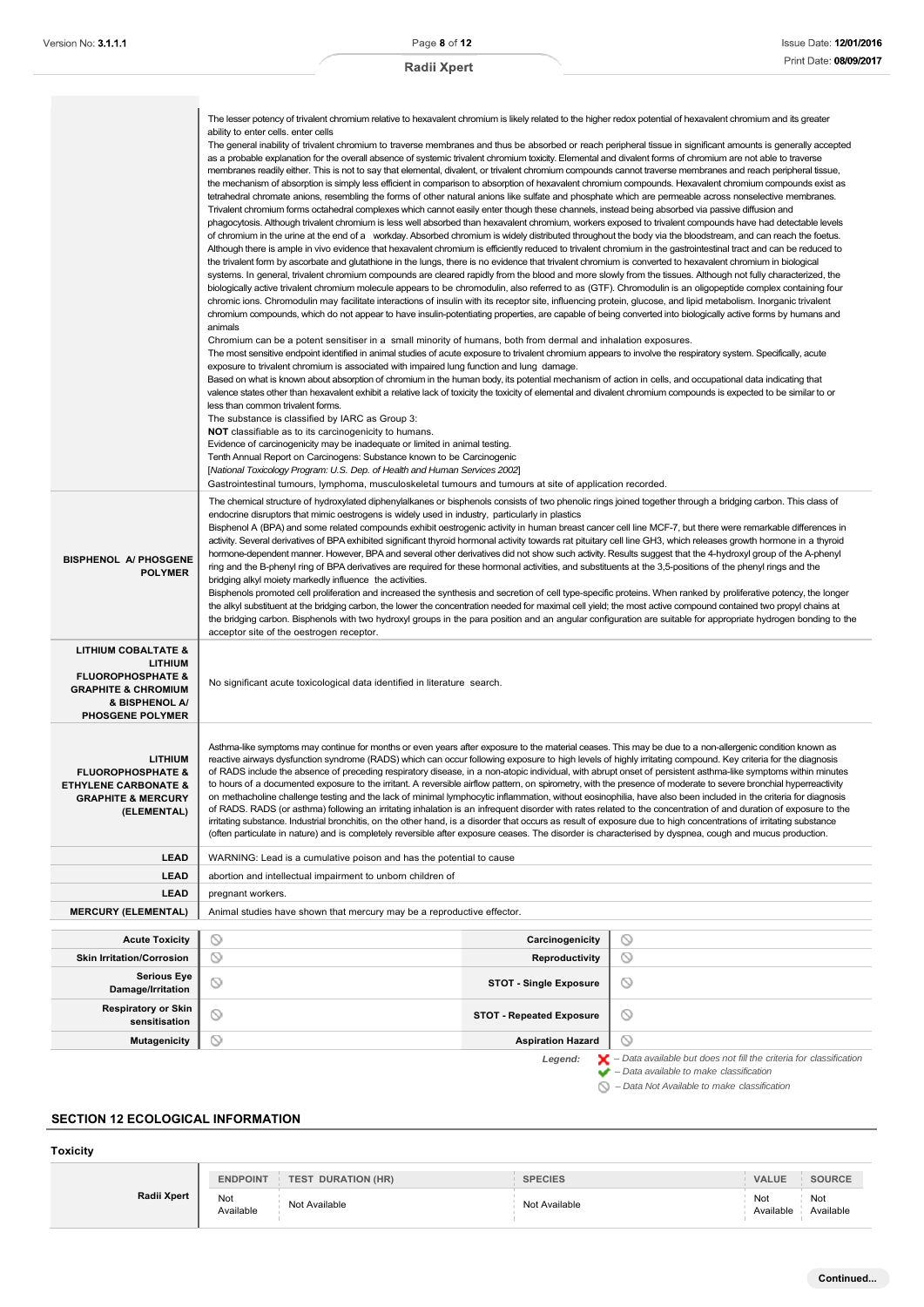|                                  | <b>ENDPOINT</b>  | <b>TEST DURATION (HR)</b> |      | <b>SPECIES</b>                |       | VALUE          | <b>SOURCE</b>           |
|----------------------------------|------------------|---------------------------|------|-------------------------------|-------|----------------|-------------------------|
|                                  | <b>LC50</b>      | 96                        |      | Fish                          |       | 1.406mg/L      | $\sqrt{2}$              |
| lithium cobaltate                | <b>EC50</b>      | 48                        |      | Crustacea                     |       | 2.618mg/L      | $\sqrt{2}$              |
|                                  | <b>EC50</b>      | 72                        |      | Algae or other aquatic plants |       | 0.144mg/L      | $\overline{c}$          |
|                                  | <b>NOEC</b>      | 168                       |      | Algae or other aquatic plants |       | 0.0018mg/L     | $\overline{c}$          |
|                                  |                  |                           |      |                               |       |                |                         |
|                                  | <b>ENDPOINT</b>  | <b>TEST DURATION (HR)</b> |      | <b>SPECIES</b>                |       | VALUE          | <b>SOURCE</b>           |
| lithium fluorophosphate          | LC50             | 96                        |      | Fish                          |       | 42mg/L         | $\overline{\mathbf{c}}$ |
|                                  | <b>NOEC</b>      | 168                       |      | Crustacea                     |       | 2.55mg/L       | $\sqrt{2}$              |
|                                  | <b>ENDPOINT</b>  | <b>TEST DURATION (HR)</b> |      | <b>SPECIES</b>                |       | VALUE          | SOURCE                  |
| ethylene carbonate               | <b>LC50</b>      | 96                        |      | Fish                          |       | 49000mg/L      | $\overline{\mathbf{c}}$ |
|                                  |                  |                           |      |                               |       |                |                         |
|                                  | <b>ENDPOINT</b>  | <b>TEST DURATION (HR)</b> |      | <b>SPECIES</b>                |       | VALUE          | <b>SOURCE</b>           |
| graphite                         | Not.             | Not Available             |      | Not Available                 |       | Not            | Not.                    |
|                                  | Available        |                           |      |                               |       | Available      | Available               |
|                                  |                  |                           |      |                               |       |                |                         |
|                                  | <b>ENDPOINT</b>  | <b>TEST DURATION (HR)</b> |      | <b>SPECIES</b>                |       | VALUE          | <b>SOURCE</b>           |
|                                  | <b>LC50</b>      | 96                        |      | Fish                          |       | 0.0079mg/L     | $\overline{\mathbf{c}}$ |
| lead                             | EC50             | 48                        |      | Crustacea                     |       | 0.029mg/L      | $\sqrt{2}$              |
|                                  | <b>EC50</b>      | 72                        |      | Algae or other aquatic plants |       | 0.0205mg/L     | $\overline{c}$          |
|                                  | <b>BCFD</b>      | 8                         |      | Fish                          |       | 4.324mg/L      | $\overline{4}$          |
|                                  | <b>NOEC</b>      | 672                       |      | Fish                          |       | 0.00003mg/L    | 4                       |
|                                  |                  |                           |      |                               |       |                |                         |
|                                  | <b>ENDPOINT</b>  | <b>TEST DURATION (HR)</b> |      | <b>SPECIES</b>                |       | VALUE          | <b>SOURCE</b>           |
|                                  | LC50             | 96                        |      | Fish                          |       | 0.004mg/L      | $\overline{a}$          |
| mercury (elemental)              | <b>EC50</b>      | 48                        |      | Crustacea                     |       | 0.0035mg/L     | 5                       |
|                                  | <b>EC50</b>      | 72                        |      | Algae or other aquatic plants |       | 0.0025mg/L     | 4                       |
|                                  | <b>BCF</b>       | 720                       |      | Fish                          |       | 0.001mg/L      | $\overline{4}$          |
|                                  | <b>NOEC</b>      | 2688                      |      | Crustacea                     |       | 0.00025mg/L    | $\overline{c}$          |
|                                  |                  |                           |      |                               |       |                |                         |
|                                  | <b>ENDPOINT</b>  | <b>TEST DURATION (HR)</b> |      | <b>SPECIES</b>                |       | VALUE          | <b>SOURCE</b>           |
|                                  | <b>LC50</b>      | 96                        |      | Fish                          |       | 0.0079mg/L     | $\overline{\mathbf{c}}$ |
| lead                             | <b>EC50</b>      | 48                        |      | Crustacea                     |       | 0.029mg/L      | $\overline{c}$          |
|                                  | <b>EC50</b>      | 72                        |      | Algae or other aquatic plants |       | 0.0205mg/L     | $\mathbf 2$             |
|                                  | <b>BCFD</b>      | 8                         |      | Fish                          |       | 4.324mg/L      | $\overline{4}$          |
|                                  | <b>NOEC</b>      | 672                       |      | Fish                          |       | 0.00003mg/L    | 4                       |
|                                  |                  |                           |      |                               |       |                |                         |
|                                  | <b>ENDPOINT</b>  | <b>TEST DURATION (HR)</b> |      | <b>SPECIES</b>                |       | VALUE          | <b>SOURCE</b>           |
|                                  | LC <sub>50</sub> | 96                        |      | Fish                          |       | 0.004mg/L      | 4                       |
|                                  | EC50             | 48                        |      | Crustacea                     |       | 0.0035mg/L     | 5                       |
| mercury (elemental)              | EC50             | 72                        |      | Algae or other aquatic plants |       | 0.0025mg/L     | 4                       |
|                                  | <b>BCF</b>       | 720                       |      | Fish                          |       | 0.001mg/L      | $\overline{4}$          |
|                                  | <b>NOEC</b>      | 2688                      |      | Crustacea                     |       | 0.00025mg/L    | $\overline{c}$          |
|                                  |                  |                           |      |                               |       |                |                         |
|                                  | <b>ENDPOINT</b>  | <b>TEST DURATION (HR)</b> |      | <b>SPECIES</b>                |       | VALUE          | SOURCE                  |
|                                  | LC50             | 96                        |      | Fish                          |       | 13.9mg/L       | 4                       |
|                                  | <b>EC50</b>      | 48                        |      | Crustacea                     |       | 0.0225mg/L     | 5                       |
| chromium                         | <b>EC50</b>      | 72                        |      | Algae or other aquatic plants |       | 0.104mg/L      | $\overline{a}$          |
|                                  | <b>BCF</b>       | 1440                      |      | Algae or other aquatic plants |       | 0.0495mg/L     | $\overline{4}$          |
|                                  | <b>NOEC</b>      | 672                       |      | Fish                          |       | 0.00019mg/L    | $\overline{a}$          |
|                                  |                  |                           |      |                               |       |                |                         |
|                                  | <b>ENDPOINT</b>  | <b>TEST DURATION (HR)</b> |      | <b>SPECIES</b>                | VALUE |                | SOURCE                  |
|                                  | <b>LC50</b>      | 96                        | Fish |                               |       | 0.001mg/L      | $\overline{4}$          |
|                                  | <b>EC50</b>      | 48                        |      | Crustacea                     |       | 0.0033mg/L     | 5                       |
| cadmium                          | EC50             | 72                        |      | Algae or other aquatic plants |       | 0.018mg/L      | $\sqrt{2}$              |
|                                  | <b>BCF</b>       | 960                       | Fish |                               |       | 500mg/L        | $\overline{4}$          |
|                                  | <b>NOEC</b>      | 168                       | Fish |                               |       | 0.00001821mg/L | 4                       |
|                                  |                  |                           |      |                               |       |                |                         |
|                                  | <b>ENDPOINT</b>  | <b>TEST DURATION (HR)</b> |      | <b>SPECIES</b>                |       | <b>VALUE</b>   | <b>SOURCE</b>           |
| bisphenol A/ phosgene<br>polymer | Not              | Not Available             |      | Not Available                 |       | Not            | Not                     |
|                                  | Available        |                           |      |                               |       | Available      | Available               |
|                                  |                  |                           |      |                               |       |                |                         |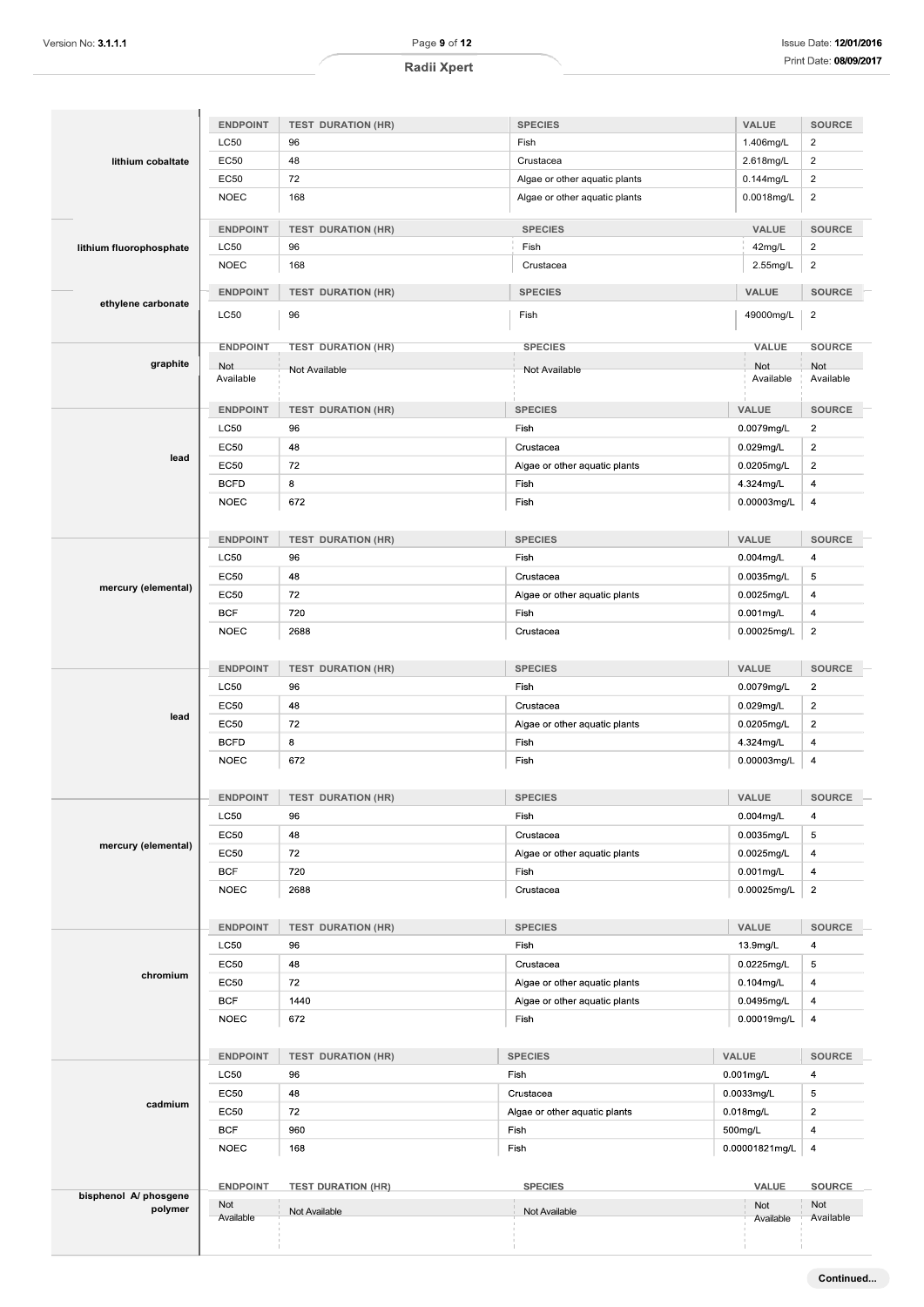| Legend:                                          | Extracted from 1. IUCLID Toxicity Data 2. Europe ECHA Registered Substances - Ecotoxicological Information - Aquatic Toxicity 3. EPIWIN Suite V3.12<br>(QSAR) - Aquatic Toxicity Data (Estimated) 4. US EPA, Ecotox database - Aquatic Toxicity Data 5. ECETOC Aquatic Hazard Assessment Data 6. NITE<br>(Japan) - Bioconcentration Data 7. METI (Japan) - Bioconcentration Data 8. Vendor Data |  |  |  |
|--------------------------------------------------|-------------------------------------------------------------------------------------------------------------------------------------------------------------------------------------------------------------------------------------------------------------------------------------------------------------------------------------------------------------------------------------------------|--|--|--|
| <b>DO NOT</b> discharge into sewer or waterways. |                                                                                                                                                                                                                                                                                                                                                                                                 |  |  |  |
| Persistence and degradability                    |                                                                                                                                                                                                                                                                                                                                                                                                 |  |  |  |
| Ingredient                                       | Persistence: Water/Soil<br><b>Persistence: Air</b>                                                                                                                                                                                                                                                                                                                                              |  |  |  |
| ethylene carbonate                               | <b>HIGH</b><br><b>HIGH</b>                                                                                                                                                                                                                                                                                                                                                                      |  |  |  |
| <b>Bioaccumulative potential</b>                 |                                                                                                                                                                                                                                                                                                                                                                                                 |  |  |  |
| Ingredient                                       | <b>Bioaccumulation</b>                                                                                                                                                                                                                                                                                                                                                                          |  |  |  |
| ethylene carbonate                               | LOW (LogKOW = $-0.3388$ )                                                                                                                                                                                                                                                                                                                                                                       |  |  |  |
| <b>Mobility in soil</b>                          |                                                                                                                                                                                                                                                                                                                                                                                                 |  |  |  |

| edien: | <b>Mobility</b>                                 |
|--------|-------------------------------------------------|
|        | OM(K)<br>168)<br>$\overline{\phantom{0}}$<br>└─ |

#### **SECTION 13 DISPOSAL CONSIDERATIONS**

#### **Waste treatment methods**

**Product / Packaging disposal** Consult State Land Waste Management Authority for disposal. Bury residue in an authorised landfill.

## **SECTION 14 TRANSPORT INFORMATION**

# **Labels Required Marine Pollutant** NO **HAZCHEM** 4W **Land transport (ADG) UN number** 3481 **UN proper shipping name** LITHIUM ION BATTERIES CONTAINED IN EQUIPMENT or LITHIUM ION BATTERIES PACKED WITH EQUIPMENT **Transport hazard class(es)**  $Class \begin{array}{c} | \\ | \end{array} 9$ Subrisk Not Applicable **Packing group** | II **Environmental hazard** Not Applicable **Special precautions for user** Special provisions | 188 230 310 348 360 376 377 384 Limited quantity 0

## **Air transport (ICAO-IATA / DGR): NOT REGULATED FOR TRANSPORT OF DANGEROUS GOODS**

## **Sea transport (IMDG-Code / GGVSee)**

| <b>UN number</b>             | 3481                                                                                                                                     |
|------------------------------|------------------------------------------------------------------------------------------------------------------------------------------|
| UN proper shipping name      | LITHIUM ION BATTERIES CONTAINED IN EQUIPMENT or LITHIUM ION BATTERIES PACKED WITH EQUIPMENT (including lithium ion polymer<br>batteries) |
| Transport hazard class(es)   | <b>IMDG Class</b><br>9<br><b>IMDG Subrisk</b><br>Not Applicable                                                                          |
| Packing group                |                                                                                                                                          |
| <b>Environmental hazard</b>  | Not Applicable                                                                                                                           |
| Special precautions for user | $F-A$ , S-I<br><b>EMS Number</b><br>Special provisions<br>188 230 310 348 360 376 377 384<br><b>Limited Quantities</b><br>$\mathbf 0$    |

## **Transport in bulk according to Annex II of MARPOL and the IBC code**

Not Applicable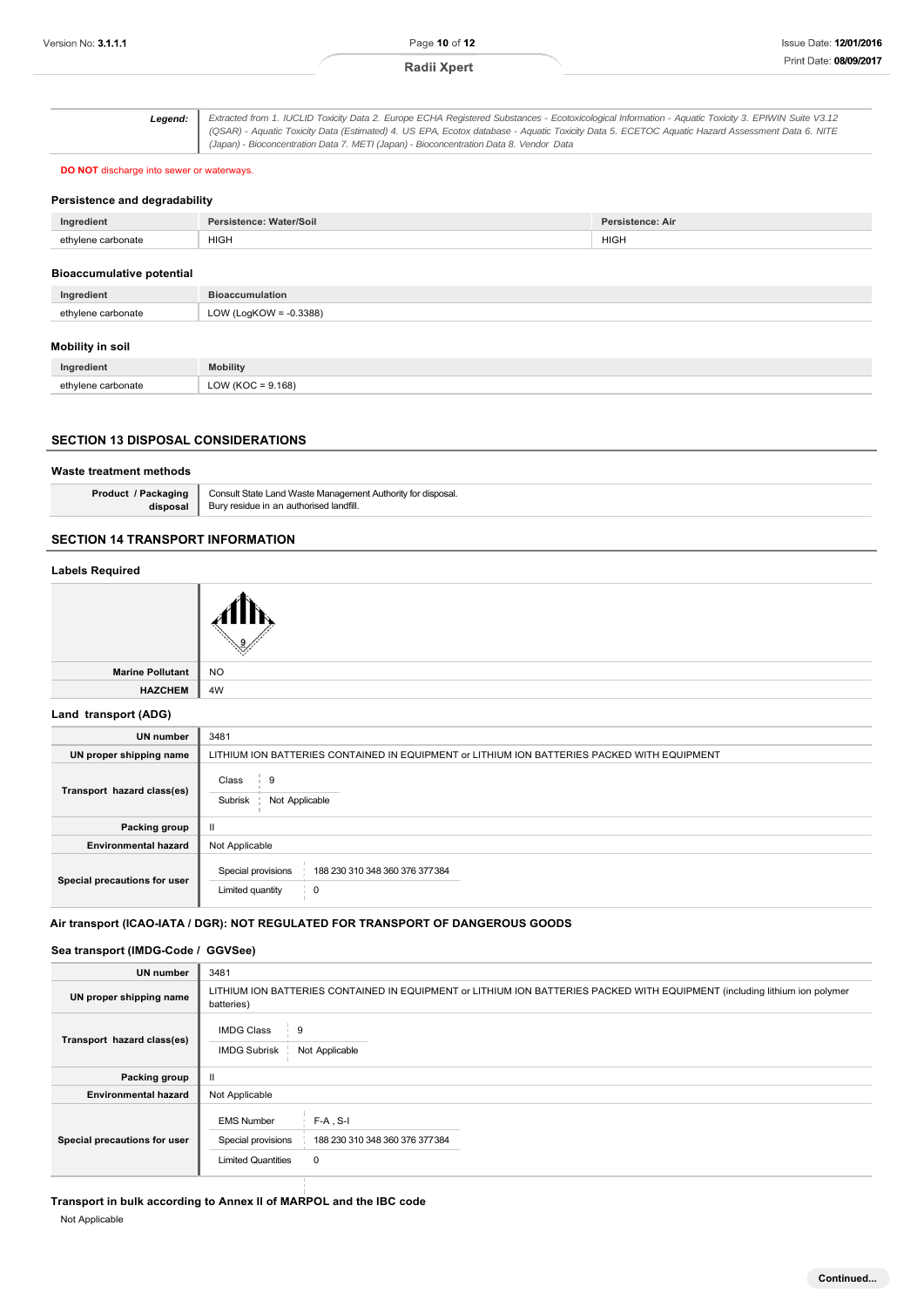## **SECTION 15 REGULATORY INFORMATION**

| Safety, health and environmental regulations / legislation specific for the substance or mixture |                                                                                                  |
|--------------------------------------------------------------------------------------------------|--------------------------------------------------------------------------------------------------|
| LITHIUM COBALTATE(12190-79-3) IS FOUND ON THE FOLLOWING REGULATORY LISTS                         |                                                                                                  |
| Australia Inventory of Chemical Substances (AICS)                                                | International Agency for Research on Cancer (IARC) - Agents Classified by the IARC<br>Monographs |
| LITHIUM FLUOROPHOSPHATE(21324-40-3) IS FOUND ON THE FOLLOWING REGULATORY LISTS                   |                                                                                                  |
| Australia Inventory of Chemical Substances (AICS)                                                |                                                                                                  |
| ETHYLENE CARBONATE(96-49-1) IS FOUND ON THE FOLLOWING REGULATORY LISTS                           |                                                                                                  |
| Australia Inventory of Chemical Substances (AICS)                                                |                                                                                                  |
| GRAPHITE(7782-42-5) IS FOUND ON THE FOLLOWING REGULATORY LISTS                                   |                                                                                                  |
| Australia Exposure Standards                                                                     | Australia Inventory of Chemical Substances (AICS)                                                |
| Australia Hazardous Substances Information System - Consolidated Lists                           |                                                                                                  |
| LEAD(7439-92-1) IS FOUND ON THE FOLLOWING REGULATORY LISTS                                       |                                                                                                  |
| Australia Exposure Standards                                                                     | Australia Inventory of Chemical Substances (AICS)                                                |
| Australia Hazardous Substances Information System - Consolidated Lists                           | International Agency for Research on Cancer (IARC) - Agents Classified by the IARC<br>Monographs |
| MERCURY (ELEMENTAL)(7439-97-6) IS FOUND ON THE FOLLOWING REGULATORY LISTS                        |                                                                                                  |
| Australia Exposure Standards                                                                     | Australia Inventory of Chemical Substances (AICS)                                                |
| Australia Hazardous Substances Information System - Consolidated Lists                           | International Agency for Research on Cancer (IARC) - Agents Classified by the IARC<br>Monographs |
| LEAD(7439-92-1) IS FOUND ON THE FOLLOWING REGULATORY LISTS                                       |                                                                                                  |
| Australia Exposure Standards                                                                     | Australia Inventory of Chemical Substances (AICS)                                                |
| Australia Hazardous Substances Information System - Consolidated Lists                           | International Agency for Research on Cancer (IARC) - Agents Classified by the IARC<br>Monographs |
| MERCURY (ELEMENTAL)(7439-97-6) IS FOUND ON THE FOLLOWING REGULATORY LISTS                        |                                                                                                  |
| Australia Exposure Standards                                                                     | Australia Inventory of Chemical Substances (AICS)                                                |
| Australia Hazardous Substances Information System - Consolidated Lists                           | International Agency for Research on Cancer (IARC) - Agents Classified by the IARC<br>Monographs |
| CHROMIUM(7440-47-3) IS FOUND ON THE FOLLOWING REGULATORY LISTS                                   |                                                                                                  |
| Australia Exposure Standards                                                                     | Australia Inventory of Chemical Substances (AICS)                                                |
| Australia Hazardous Substances Information System - Consolidated Lists                           | International Agency for Research on Cancer (IARC) - Agents Classified by the IARC<br>Monographs |
| CADMIUM(7440-43-9) IS FOUND ON THE FOLLOWING REGULATORY LISTS                                    |                                                                                                  |
| Australia Exposure Standards                                                                     | Australia Work Health and Safety Regulations 2016 - Hazardous chemicals (other than lead)        |
| Australia Hazardous Substances Information System - Consolidated Lists                           | requiring health monitoring                                                                      |
| Australia Inventory of Chemical Substances (AICS)                                                | International Agency for Research on Cancer (IARC) - Agents Classified by the IARC<br>Monographs |

## **BISPHENOL A/ PHOSGENE POLYMER(25971-63-5) IS FOUND ON THE FOLLOWING REGULATORY LISTS**

Australia Inventory of Chemical Substances (AICS)

| <b>National Inventory</b>               | <b>Status</b>                                                                                                                                                                                |
|-----------------------------------------|----------------------------------------------------------------------------------------------------------------------------------------------------------------------------------------------|
| Australia - AICS                        | $\checkmark$                                                                                                                                                                                 |
| Canada - DSL                            | N (lithium fluorophosphate)                                                                                                                                                                  |
| Canada - NDSL                           | N (lead; graphite; bisphenol A/ phosgene polymer; ethylene carbonate; mercury (elemental); lithium cobaltate; chromium; cadmium)                                                             |
| China - IECSC                           | $\checkmark$                                                                                                                                                                                 |
| Europe - EINEC / ELINCS /<br><b>NLP</b> | N (bisphenol A/ phosgene polymer)                                                                                                                                                            |
| Japan - ENCS                            | N (lead; graphite; bisphenol A/ phosgene polymer; mercury (elemental); chromium; lithium fluorophosphate; cadmium)                                                                           |
| Korea - KECI                            | $\checkmark$                                                                                                                                                                                 |
| New Zealand - NZIoC                     | N (lithium fluorophosphate)                                                                                                                                                                  |
| Philippines - PICCS                     | N (lithium cobaltate)                                                                                                                                                                        |
| <b>USA - TSCA</b>                       | $\checkmark$                                                                                                                                                                                 |
| Legend:                                 | $Y = All$ ingredients are on the inventory<br>$N = Not$ determined or one or more ingredients are not on the inventory and are not exempt from listing(see specific ingredients in brackets) |

## **SECTION 16 OTHER INFORMATION**

#### **Other information**

Classification of the preparation and its individual components has drawn on official and authoritative sources as well as independent review by SDI Limited using available literature references.

The SDS is a Hazard Communication tool and should be used to assist in the Risk Assessment. Many factors determine whether the reported Hazards are Risks in the workplace or other settings. Risks may be determined by reference to Exposures Scenarios. Scale of use, frequency of use and current or available engineering controls must be considered.